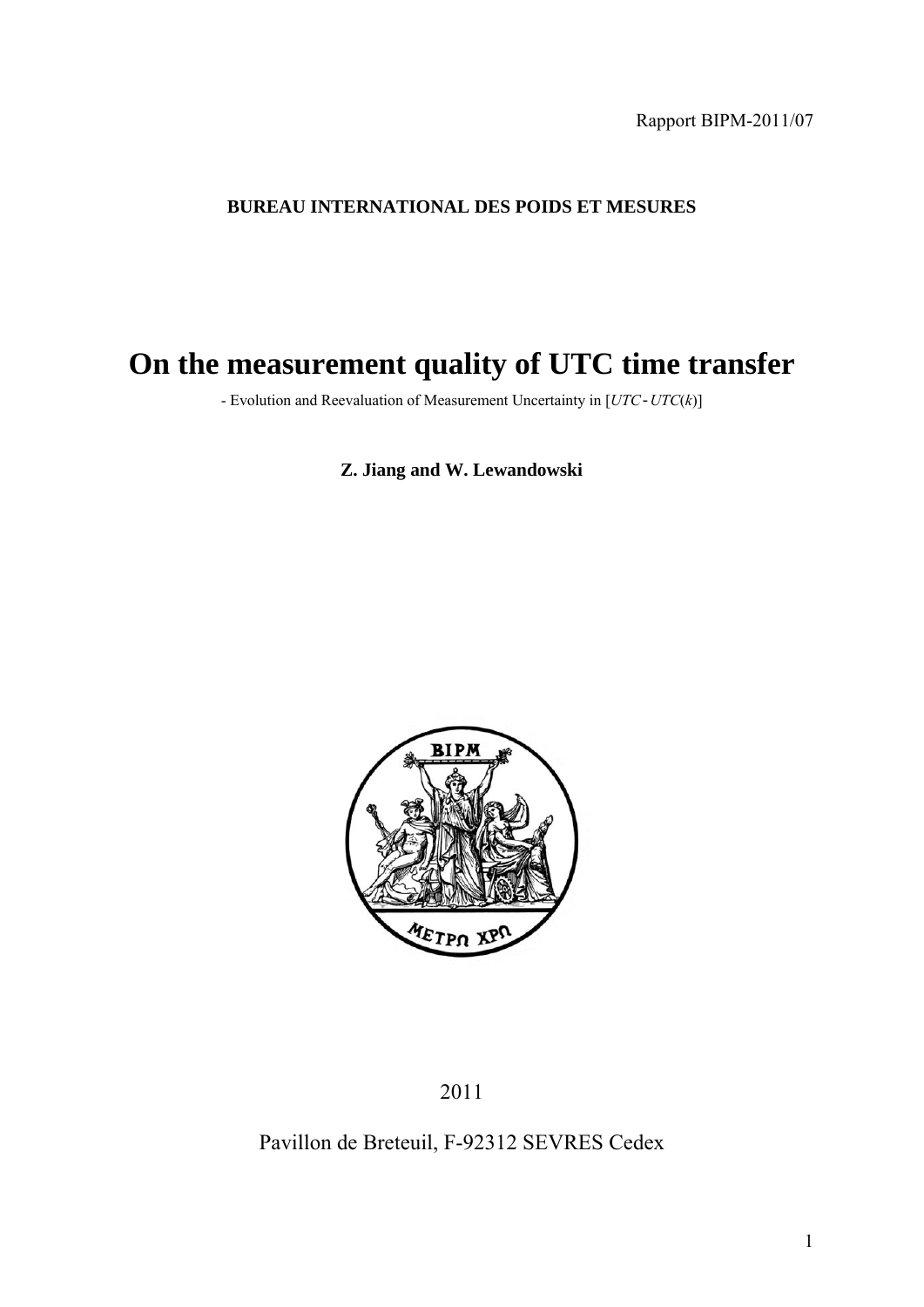# **On the measurement quality of UTC time transfer**

- Evolution and Reevaluation of Measurement Uncertainty in [*UTC*-*UTC*(*k*)]

#### Z. Jiang and W. Lewandowski

Bureau International des Poids et Mesures (BIPM) Pavillon de Breteuil F-92312, SEVRES CEDEX, France zjiang@bipm.org

| 3.4 Discussion: how good approximations can be obtained by using an optimal Vondrak smoothing 12                |  |
|-----------------------------------------------------------------------------------------------------------------|--|
|                                                                                                                 |  |
|                                                                                                                 |  |
|                                                                                                                 |  |
| Annex. Configurations of the UTC worldwide time transfer networks in 2004 and at present <i>manuformance</i> 16 |  |

## **Abstract**

Coordinated Universal Time (UTC) is computed at the International Bureau of Weights and Measures (BIPM) in Sèvres, France. The calculation is derived using data from about four hundred atomic clocks located in contributor laboratories worldwide. Numerically it is represented by the differences between UTC and the UTC realization of a contributing laboratory  $k$ ,  $[UTC-UTC(k)]$ ; the Type A standard uncertainties of these differences, denoted  $u_A$  in BIPM Circular T, are dominated by the uncertainty in time-transfer measurements accounting for measurement noise and random effects with a typical duration between 1 day and 30 days.

The first global evaluation of the Type A uncertainty of time links was published in 2002 and introduced into *Circular T* 194 in 2004. Since then time-transfer techniques have improved significantly, with the introduction into the calculation of UTC of new links based on GPS P3, All in View, PPP (Precise Point Positioning), a combination of the TW (Two-Way Satellite Time and Frequency Transfer) and GPS carrier phase (TWPPP), GLONASS and a combination of GPS and GLONASS. With these additions the configuration of the UTC timetransfer network has been transformed to adapt these new developments.

In this paper, we first review the Type A uncertainty of time links evaluation undertaken in 2002 and then the Type A uncertainty of TWPPP links, which are currently the most precise type of link available. By selecting one short and one long baseline where all the link types are available, we can estimate the  $u<sub>A</sub>$  of the other links relative to the TWPPP link and study the relationship between these  $u_A$  and the time deviation of the links. From this relationship we can estimate  $u_A$  for other baselines where no TWPPP link is available. Finally, we carry out a global re-evaluation of  $u<sub>A</sub>$  using a method that is consistent for all 67 UTC time links.

The results obtained were introduced into the generation of UTC in December 2011, with the publication of *Circular T* 287. We recommend that such a global re-evaluation of  $u<sub>A</sub>$  should be carried out regularly – at least every four years – for the calculation of UTC.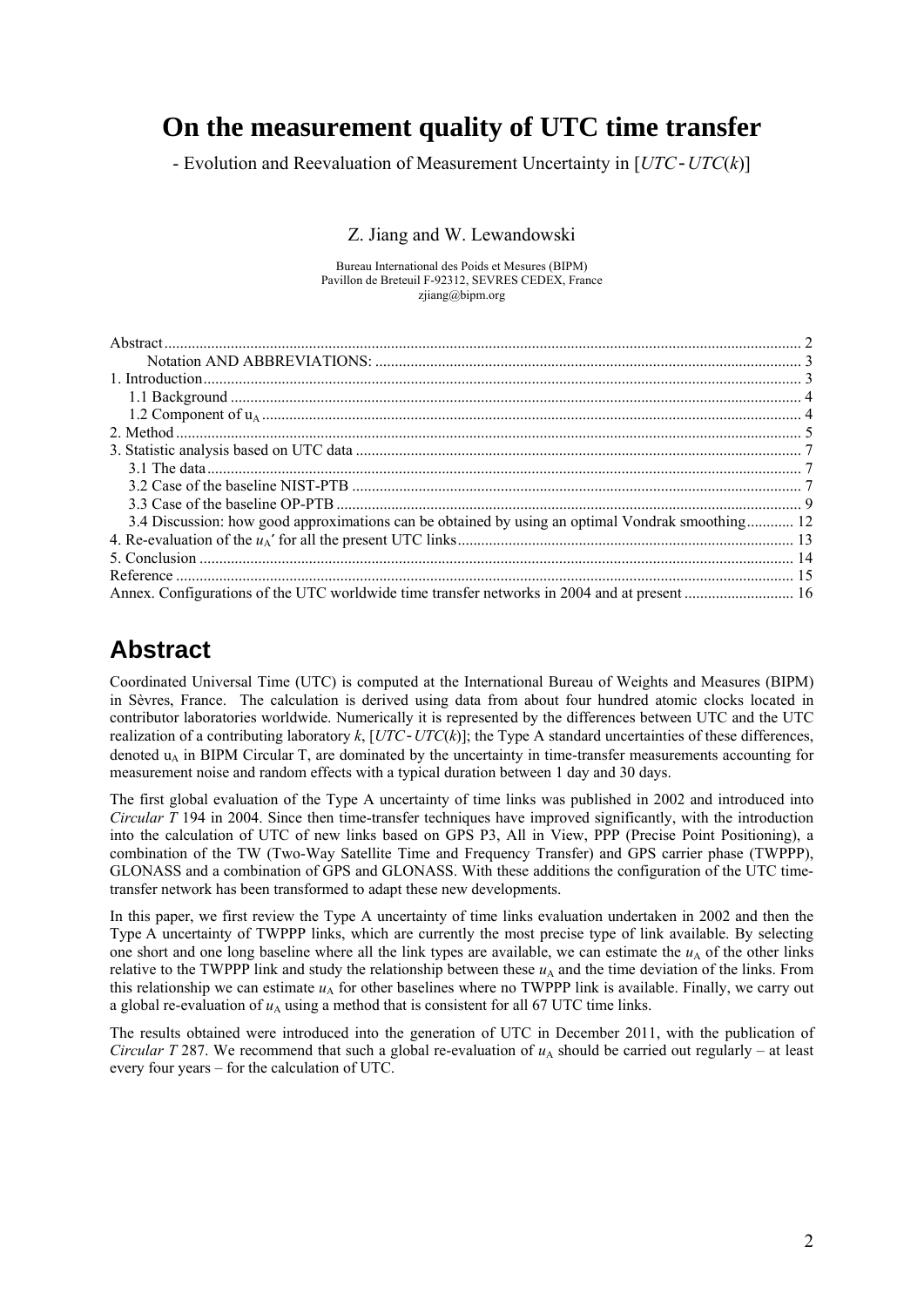#### **Notation AND ABBREVIATIONS:**

GUM<sup>1</sup>: 'Evaluation of measurement data - Guide to the expression of uncertainty in measurement', JCGM (Joint Committee for Guides in Metrology) 100:2008 [3] **Link**: Time-transfer link. The result is the clock comparison between two laboratories  $d_L$ : Time link difference between two Links 1 and 2 of a common clock baseline:  $d_L = \text{Link1} - \text{Link2}$ *u***A**: The Type A standard uncertainty in a 'link' as defined between February 2004 and November 2011 and evaluated in Section 6 of BIPM *Circular T* 194-286 [1]. Because it dominates the Type A uncertainty in [*UTC*-*UTC*(k)] and is therefore the key concept discussed in this paper  $u_A$ <sup>'</sup>: The present estimation of  $u_A$  as defined and evaluated in Section 6 of *Circular T* 287 and since December 2011 [20]  $u_A$ <sup> $\bf{u}$ </sup>: Standard uncertainty of *d*<sub>L</sub> defined as  $u_A$ <sup> $\bf{u}$ </sup> = √[ $u_A$ <sup>2</sup>(Link1) +  $u_A$ <sup>2</sup>(Link2)]. It serves in this paper as a criterion of the tolerance for the outliers in the  $d<sub>L</sub>$ *σ*: Standard deviation of the  $d<sub>L</sub>$ *σ***:** Standard deviation of the Vondrak smoothing residuals of a link **TDev/***τ*: Time Deviation corresponding to the averaging time *τ* indicating the flicker PM segment [9,10] **YYMM**: Year and month of a particular UTC computation month, e.g. 1101 stands for January 2011. **TW**: TWSTFT, Two-Way Satellite Time and Frequency Transfer **AV**: All in View time transfer [13,14] **CV**: Common View time transfer **GPS**: US Global Positioning System **GLN**: GLONASS, Russian Global Navigation Satellite System **GPSGLN**: Combination of GPS C/A and GLN L1C codes [6] **SC**: Single channel GPS **MC**: Multi-channel GPS or GLN receiver **P3**: Ionosphere-free code obtained with the linear combination of the two precise codes P1 and P2 [7] **PPP**: Time and frequency transfer using the Precise Point Positioning method [8] **CP**: Carrier phase. Used to obtain the GPS PPP **TWPPP**: Combination of TW and CP [5] **HM**: Hydrogen-Maser

### **1. Introduction**

According to the report from JCGM 100:2008 [3], the total uncertainty in a measurand can be considered to consist of two parts [11,12]: the Type A component  $(u<sub>A</sub>)$  which is estimated by statistical means, and the Type B component  $(u_B)$  estimated by other methods.

In the case of UTC, the dominant contributions to both the Type A and Type B uncertainties of [*UTC*-*UTC*(*k*)] relate to the time links  $[UTC(k)-UTC(PTB)]^2$ . The evolution, and therefore the evaluation, of the uncertainty in [*UTC*-*UTC*(*k*)] corresponds almost exactly to that in the time-transfer techniques, although the clock weighting strategy in the algorithm of UTC generation also has some limited impact on uncertainty propagation [12]. Taking examples from *Circular T* 287 [20], the Type A uncertainties of [*UTC*-*UTC*(*k*)] and of the links [*UTC*( $k$ )–*UTC*(*PTB*)] differ by no more than 0.1 ns (see Table 1). The same is true for  $u_B$ .  $u_B$  is not discussed in this paper.

 $\frac{1}{1}$ 

<sup>&</sup>lt;sup>2</sup> After the introduction of the AV in 2006, all UTC(k) are linked directly with PTB (Physikalisch-Technische Bundesanstalt), i.e. [UTC(k)– *UTC*(*PTB*)], cf. the Annex.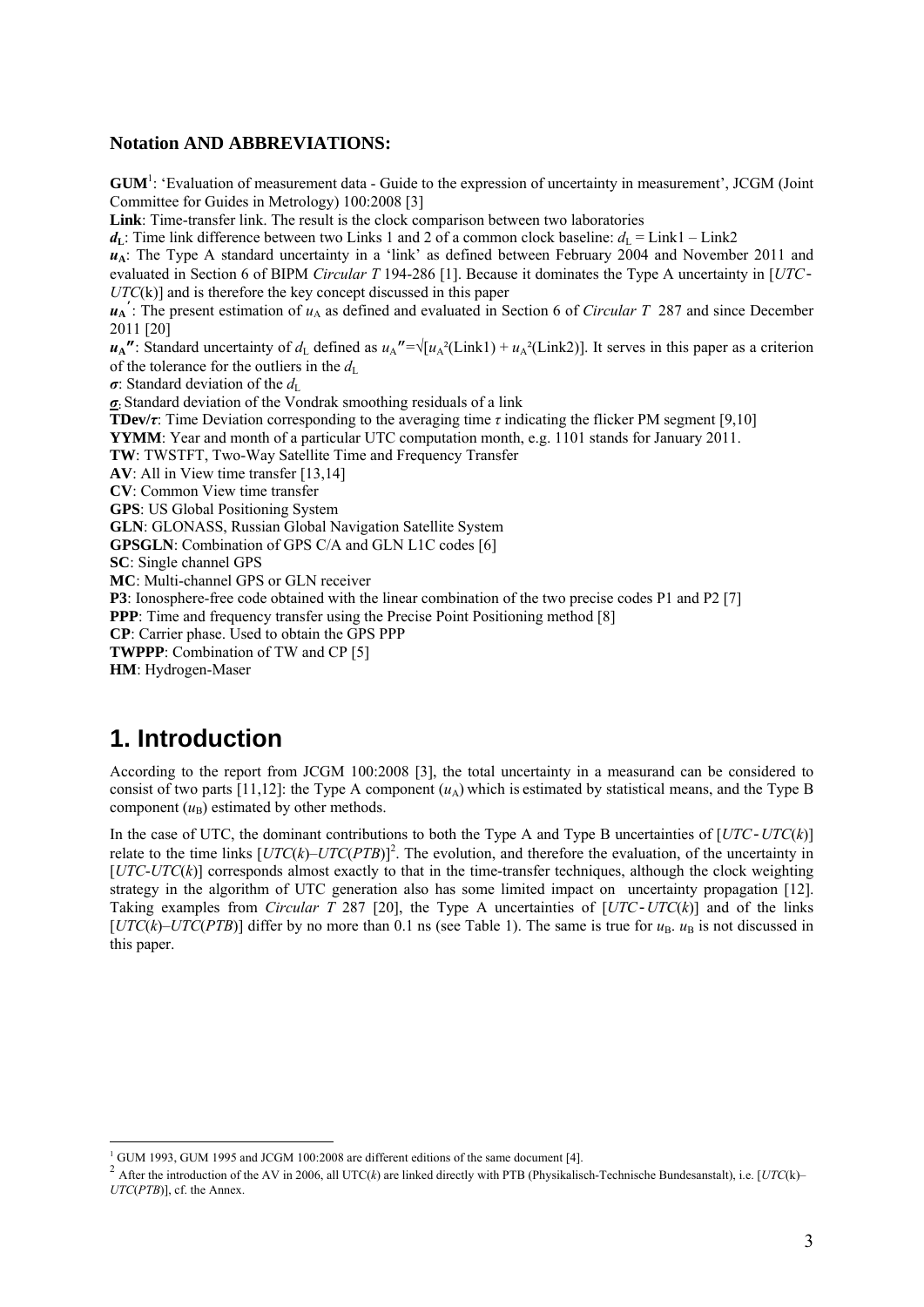**Table 1** Examples of the Type A uncertainties  $(u_A)$  in  $[UTC-UTC(k)]$  and in the link  $[UTC(k)-UTC(PTB)]$ 

| K           | Link type    |         | $u_A$ in [UTC-UTC(k)] /ns $u_A$ in link [UTC(k)-UTC(PTB)]. / ns |
|-------------|--------------|---------|-----------------------------------------------------------------|
| <b>USNO</b> | <b>PPP</b>   | 0.3     | 0.3                                                             |
| <b>NICT</b> | <b>TWPPP</b> | 0.3     | 0.3                                                             |
| <b>NIS</b>  | P3           | 0.8     | 0.8                                                             |
| SU          | GPSGLN       | $1.0\,$ | 1.0                                                             |
| NPLI        | МC           | 2.0     | 2.0                                                             |
| <b>ORB</b>  | <b>PPP</b>   | 0.4     | 0.3                                                             |
| NTSC        | MC           |         | 1.4                                                             |

Our study therefore focuses on the determination of the Type A uncertainty for different types of time link. It is based on a previous global study of the uncertainties [11], undertaken in conformity with GUM [3].

#### *1.1 Background*

The BIPM has the mandate to compute the international time scale Coordinated Universal Time (UTC) in the form of  $[UTC-UTC(k)]$  and its uncertainty  $[1,20]$ .

The first global estimation of the uncertainty of the time links was published in December 2002 [11] based on a GUM-type analysis [2]). This 2002 evaluation was officially adopted in *Circular T* 194 of February 2004 [1]. At that time there were 53 time links in total: 44 GPS CV links and 9 TW links. The UTC time-transfer network was structured around four pivotal laboratories: USNO (United States Naval Observatory ), NIST (National Institute of Standards and Technology), CRL (now NICT, National Institute of Information and Communications Technology) and PTB, cf. the Annex. The links were classified into four categories according to the type of link: (1) TW, (2) GPS CV MC operated under normal conditions, (3) GPS CV SC operated under normal conditions and (4) GPS links in poor conditions [11]. The number of TW measurement points was low, with only 2 or 3 points per week, making it difficult to estimate the short-term uncertainty of TW links. Furthermore, the TW link measurement noise was masked by the clock noise so that the only indicator, TDev, could be interpreted as the maximum  $u_A$  of the TW links. Hence, the 2002 evaluation was based on the TDev over the least noisy hydrogen maser–hydrogen maser baseline available in each category.

Since the 2002 evaluation, time-transfer techniques in the generation of UTC have evolved significantly with the introduction of P3 CV (2004) [7], GPS All in View (2006) [13,14], PPP (2008) [8,16], TWPPP (2010) [5] as well as GLN (2009) and GPSGLN (2011) [6,15]. The conventional Type A uncertainties of these new techniques are listed in Table 2. Considering this significant improvement in time-transfer techniques and the possibility of directly comparing independent techniques, a new global re-evaluation of  $u_A$  is timely.

**Table 2** The Type A standard uncertainties of the time-transfer techniques introduced since 2005 in UTC time links

| <b>Type of link</b> | $u_{\rm A}/\,{\rm ns}$ | Introduced in |
|---------------------|------------------------|---------------|
| P3 CV/AV            | 0.7                    | 2004/2006     |
| <b>GPSPPP</b>       | 0.3                    | 2008          |
| <b>TWPPP</b>        | 0.3                    | 2011          |
| <b>GLN</b>          | 15                     | 2009          |
| <b>GPSGLN</b>       | 12                     | 2011          |

#### *1.2 Component of uA*

At present, there are a total of 68 laboratories contributing to UTC (67 operational links).

Until BIPM *Circular T* 286 (October 2011),  $u_A$  was defined in Section 6 [1] as  $u_A$  is the statistical uncertainty evaluated by taking into account: (1) *the level of phase noise in the raw data,* (2) *the interpolation interval between data points, and* (3) *effects with typical duration between 5 and 30 days*.

In view of the currently available short measurement intervals, item (2) is insignificant: the TW measurement interval has been reduced from typically 2 to 4 days (in 2002) to 1 to 2 hours [19]; the interval for GPS and GLN codes in CGGTTS format is 16 minutes, and for GPSPPP it is 5 minutes. The interpolation uncertainties are hence negligible. The third item has generally been determined first through a qualitative analysis of the main effects for each technique, and secondly through the comparisons of the independent link technique as well as the time series statistics and analysis. As an example, to estimate  $u_A$  for GPS single frequency code measurements, we estimate first the possible magnitude of ionospheric and tropospheric mismodelling and of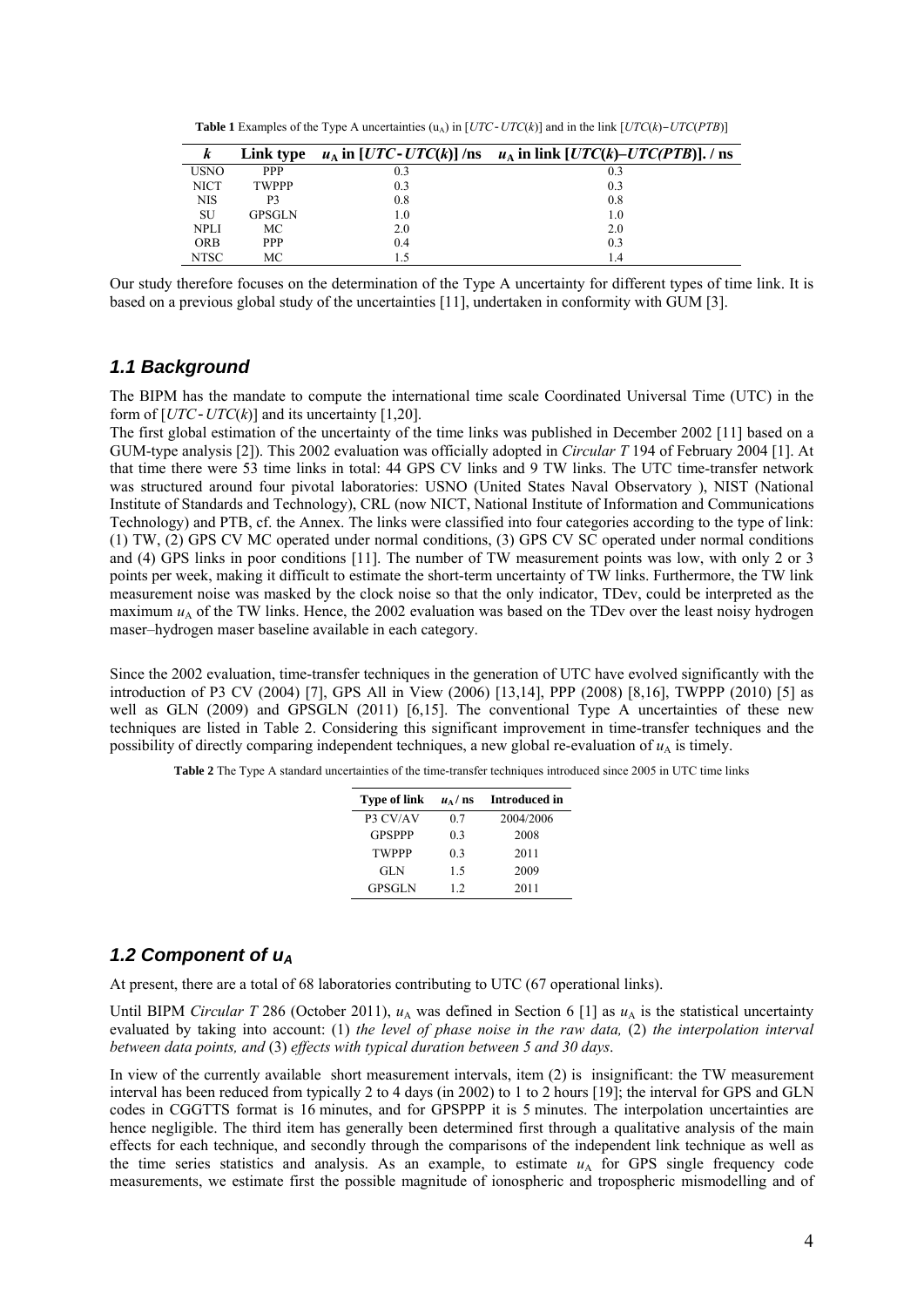multipaths with the help of the geodetic experiences. This result is then confirmed by the comparison of the link in question to that of a higher category. These are completed by the information given by the TDev and the smoothing residual analysis. In this paper, we base our estimates on inter-technique common clock comparisons, which provide a more objective method of estimating the  $u_A$  for a given technique, e.g., short-term comparisons for the measurement noise and long-term comparisons for effects with typical duration up to 30 days.

Our new evaluation is therefore: "*u*<sub>A</sub> *is the standard uncertainty accounting for measurement noise and random effects with a typical duration between 1 day and 30 days*". Examples of random effects include the diurnals in TW and the daily and monthly discontinuities in GPSPPP, which cannot easily be seen in the averaged or smoothed results, but which can be observed when analyzing the time deviations TDev or by comparing TW and GPSPPP data.

Although UTC time links are computed using the smoothed data, the estimate of  $u_A$  is based on the raw measurement data so our evaluation still has a margin or acceptable error.

In Section 2the method used for the re-evaluation is presented. In Section 3 the numerical analysis and the statistical results for two selected baselines is given, while in Section 4 the  $u_A'$  evaluation for all the UTC links is provided and finally we draw our conclusions.

# **2. Method**

The method to evaluate  $u_A$  under the new definition by using a consistent method is presented. The major difficulty remains the same as in 2002, that is that the instabilities of the linked clocks may affect the estimation of  $u_A$  of the links. However, compared to the 2002 evaluation, the situation has improved significantly:

- 1) As shown in Table 2, the precision of the GPS CP solution PPP has improved by one order of magnitude, and the number of TW measurements has increased thirty-fold. As the highest category, these two techniques supply a good scale to evaluate each other and the lower categories by analyzing  $d<sub>L</sub>$ ; this occurs because more than one third of the UTC laboratories operate at least one backup time transfer technique. This rich redundant data allows us to study the measurement uncertainty through a comparison of the independent time links;
- 2) Long-term link comparisons have being computed since 2005 on a monthly basis and since 2008 statistically analyzed. The results, including the plots and the ASCII data of the official UTC and certain back-up links, link differences  $(d_1)$ , Modified Allan Deviation and Time Deviation are published monthly on the BIPM ftp site: ftp://tai.bipm.org/TimeLink/LkC/ and ftp://tai.bipm.org/TimeLink/LkC/LongTerm/ [18]. This gives an easy and precise way to assess the quality of the time links and the related clocks based on their historical behaviors;
- 3) The number of laboratories equipped with masers has been greatly increased. Following the introduction of the AV [13, 14] in 2006, PTB was the only pivotal laboratory in the UTC world-wide time transfer network, and since 2011 its master clock has been a very stable hydrogen maser (HM). This suggests that only the Lab( $k$ ) clock, if it is unstable, may impact the  $u_A'$  evaluation. Through the accuracy and number of masers used by contributing laboratories any clock instability affects the  $u<sub>A</sub>$  less than it did previously as demonstrated by the 2002 calculation.

The 2002 evaluation scheme consisted firstly of classifying the links into four categories according to their measurement quality (Table 3) and then studying the relationship between the link uncertainty and its TDev through some selected baselines where all the types and the categories of the links are available. The master clocks are stable to identify the white noise and the biases in link measurements. The classical statistical information, such as the standard deviation of the smoothing residuals etc., is also shown.

**Table 3** The four categories of links, grouped according to their 'old'  $u<sub>A</sub>$  values which are considered as the *a priori* 

|  | values for the new evaluation |  |
|--|-------------------------------|--|
|  |                               |  |

| Category | <b>Type of link</b>  | $u_{\rm A}/\text{ns}$ |
|----------|----------------------|-----------------------|
| Iа       | TW, GPSPPP, TWPPP    | $0.3 \text{ to } 0.6$ |
| Ib       | TW                   | $0.6 \text{ to } 1.0$ |
| П        | P3                   | $0.7 \text{ to } 1.0$ |
| Ш        | <b>GPSGLN, GPSMC</b> | 1.2 to 1.5            |
| IV       | GPSMC, GPSSC         | >1.5                  |

TWPPP and PPP are the most precise techniques and can be used to estimate the  $u<sub>A</sub>$  of each other and of the less stable categories. The  $u_A$  of the PPP links has been estimated previously through geodetic and time-transfer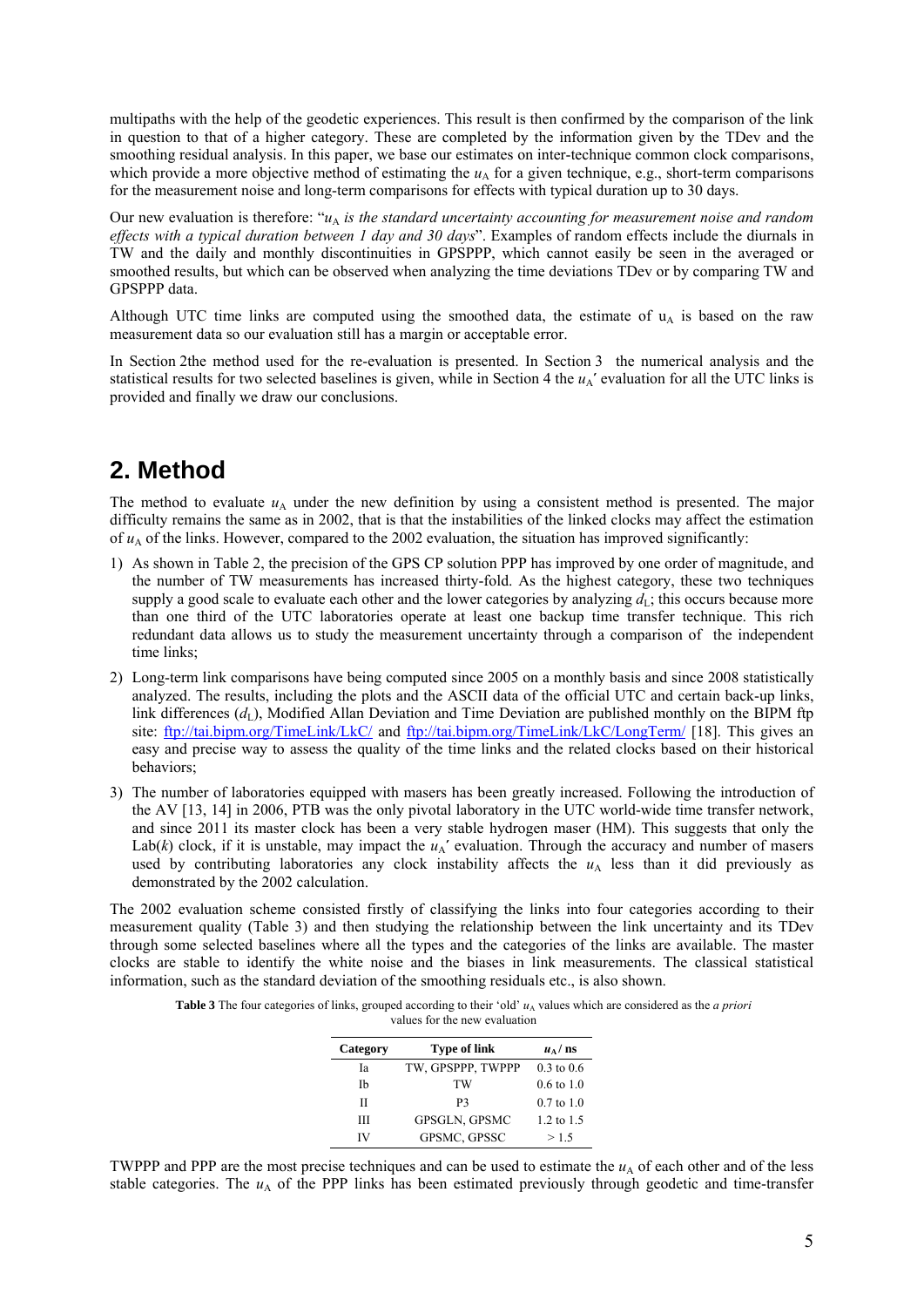experiments [16]. To better characterize the uncertainty of a link and its components, we select two baselines – one short and one long - between laboratories NIST, OP (Observatoire de Paris) and PTB where all the link types and stable maser clocks are available. We then estimate the  $u_A'$  of a link, e.g. a P3 link, by comparing it to the TWPPP link, and considering its relationship to the TDev obtained using only the P3 raw measurement data. In turn we can use this relationship to estimate the  $u_A'$  for other P3 links where TWPPP data are not available. That is, the TDev is first validated by the  $d_{\text{L}}$  analysis of the selected baselines and then used as a general case. In this study, we analyze all UTC links for which continued data are available for at least nine months. If necessary, we consulted the historical behaviors of the link, using data held on the BIPM ftp server [18].

The re-evaluation is realized through the following steps:

- The old estimation values of  $u_A$  are used as the *a priori*  $u_A'$  (Table 3);
- The  $u_A'$  of TW, GPSPPP and TWPPP links are established first, by analyzing the NIST-PTB baseline for fifteen months (1007 to 1109);
- The baseline OP-PTB, where all the techniques are available (GPS SC, MC, P3, PPP, GLN MC, TW and the combined solutions TWPPP and GPSGLN), is analyzed using the  $u_A'$  of TWPPP as a reference;
- The relationship between the TDev of the raw data and the  $\sigma$  of  $d_L$  vs. TWPPP is investigated. Here we take the slope change in Figure 1, termed TDev/*τ*, between Flicker PM and White FM as the reference point for the estimation of  $u_A'$ . TDev/ $\tau$  is used for the estimation of  $u_A'$  of the less stable categories. The values will be confirmed initially by comparison with the TWPPP or GPSPPP in the selected test baselines. Fifteen months data (1007-1109) were used for this detailed numerical analysis;
- The 67 UTC links were re-evaluated based on the TDev analysis with the raw link data. At least nine months of data (1101 to 1109) were used;

For  $d<sub>L</sub>$  analysis (the inter-technique link comparisons), smoothed data were considered, using the standard Vondrak parameters for the UTC link computations. Raw link data were used for TDev.



**Figure 1** TVar optimally estimates time instability with White PM and distinguishes other noise types

Finally, we consider the basic tool we used. The TDev, square root of the Time Allan Variation (TVar), is particularly useful for measuring the stability of a time distribution network. Time transfer systems, such as GNSS codes used in the CV or AV modes, are well modeled using white-noises PM [9]. As illustrated in Figure 1, the bottom end of the variance ranges show those points where these variances are no longer convergent. It allows the white phase, flicker phase and random walk phase to be distinguished. These three noise processes are particularly useful models for systems where time measurements are important. Here we take the slope change, termed TDev/*τ*, between Flicker PM and White FM as the reference point for the  $u_A'$ estimation. In the following, TDev/*τ* is used for the estimation of the low categories. The TDev suggested estimates should first be validated by the comparison to the TWPPP or GPSPPP in the selected test baselines before using in general cases.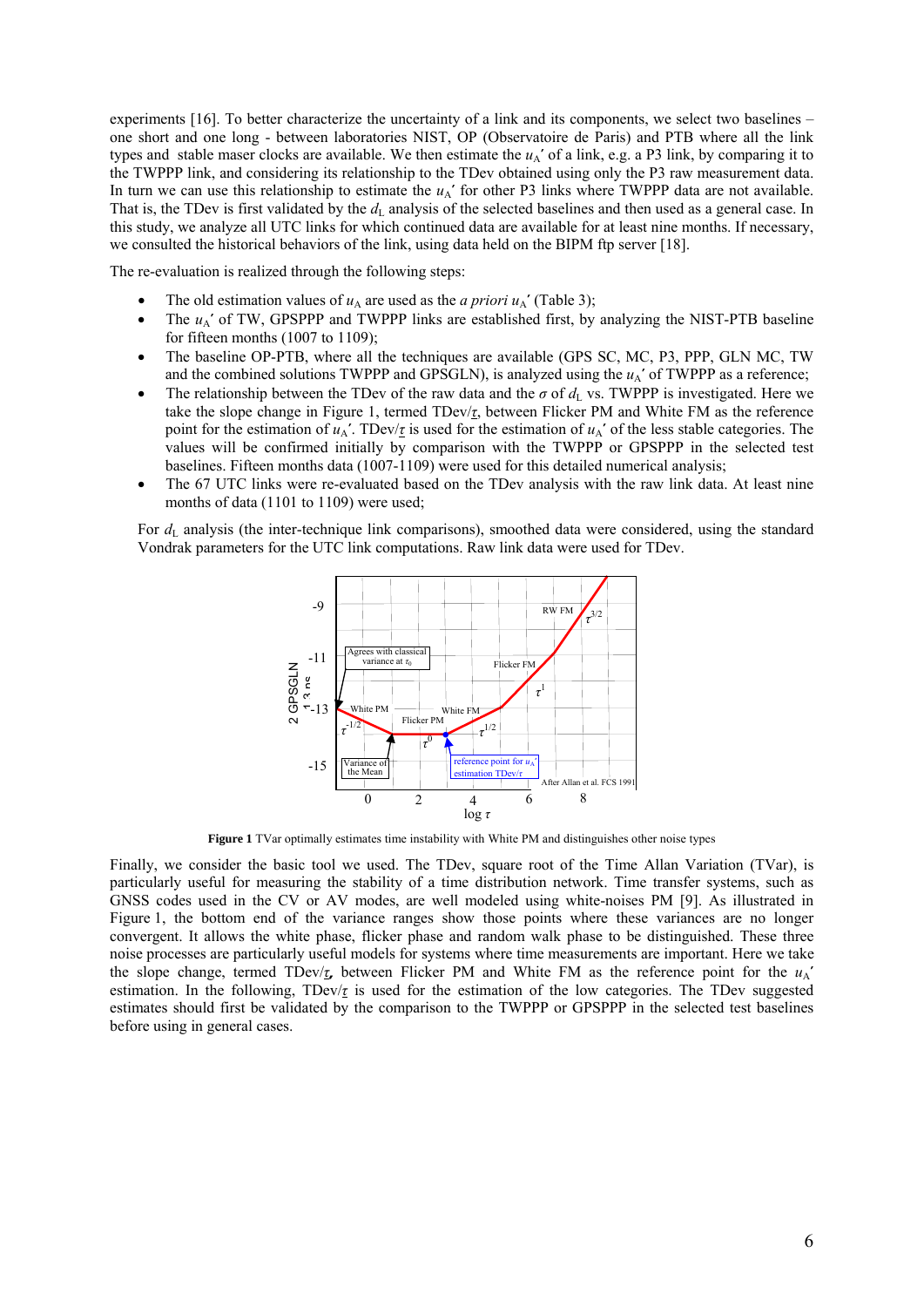## **3. Statistic analysis based on UTC data**

### *3.1 The data*

Two sets of the UTC time links have been exhaustively analyzed. The 15 months' data set between 1007 and 1109 is available for a dozen of baselines of the most stable category. The nine months' data set between 1101 and 1109 were used for lower category time links. All the results are given in the *Rapport BIPM* [17]. Many analyses have been performed and they cannot be all presented in this paper. We discuss therefore the examples of two typical long and short baselines NIST-PTB and OP-PTB to show the application of the method in the re-evaluation.

### *3.2 Case of the baseline NIST-PTB*

NIST-PTB is a HM to HM baseline operating TW and GPSPPP. TWPPP has been used for the UTC computation since 1101. The present  $u_A$  values for TW, GPSPPP and TWPPP are respectively 0.5 ns, 0.3 ns and 0.3 ns, as given in Table 3. We prove in this section if the above  $u_A$  *a priori* is correct. The NIST-PTB baseline is one of the longest baselines and hence the conclusions drawn here and used for shorter baselines of the same category should be correct.

The major disturbances of TW are the diurnals [5] the cause of which is not clear. The amplitudes may be up to 0.5 ns or even bigger. This disturbance can be reduced by averaging or smoothing in the standard UTC link procedures but the result may still be biased. The major problem with GPSPPP is the discontinuity between the consecutive intervals of computation due to residual noise in the code measurements and possible frequency shift in the GPS receiver [16]. Such discontinuities can sometimes reach 0.5 ns.

Table 4 shows the monthly comparisons of the time links over the baseline NIST-PTB during the 15 months between 1007 and 1109. By the notation, the combined uncertainty in  $d<sub>1</sub>$  can be computed by using the propagation law:  $u_A = \sqrt{u_A^2(TW) + u_A^2(PPP)} = 0.58$  ns < 0.6 ns. Figure 2 demonstrates the 15 months' point to point comparison of the time links between TW (black crosses) and GPSPPP (blue points) over the baseline NIST-PTB from 1007 to 1109. Figure 3 illustrates the distribution of the monthly mean values given in Table 4. The TW data is noisier than GPSPPP. The latter however presents several discontinuities about MJD 55700. In the Table 4, the only case of  $\sigma > u_{A''}$  is in TW-GPSPPP in 1012. Its  $\sigma$  is 0.726 ns. As illustrated in Figure 2, this large  $\sigma$  is due to outliers. Towards the end of 1012, there were several outliers around MJD 55555 in which the TW caused the bigger *σ*. It appears that the automatic cleaning TW raw data function in the UTC computation software, Tsoft, was not operating correctly, otherwise these outliers would have been rejected. The biggest *σ* of link differences between TW-TWPPP and TWPPP-GPSPPP is 0.476 ns in 1007. Depending on the algorithm used for the combined solution, the  $\sigma$  of the link difference TWPPP-GPSPPP is always smaller than that of TW-GPSPPP. The monthly analysis suggests that the 'old'  $u_A$  of 0.5 ns for TW and 0.3 ns for GPSPPP is reasonable even with the presence of the diurnals in TW and the discontinuities in GPSPPP.



**Figure 2** 15 months' point to point comparison of the time links TW (lower black crosses) and GPSPPP (upper blue points) over the baseline NIST-PTB from 1007 to 1109. The TW data are noisy, e.g. the outliers around MJD 55555. The GPSPPP demonstrates the typical day and monthly boundary discontinuities, e.g. near MJD 55680. The diurnals in TW and the discontinuities in GPSPPP are all masked by the *σ* of the  $d<sub>L</sub>$  and have been taken into account in the re-evaluated  $u<sub>A</sub>$ ' budget in the term 'random effects with typical duration between 1 and 30 days'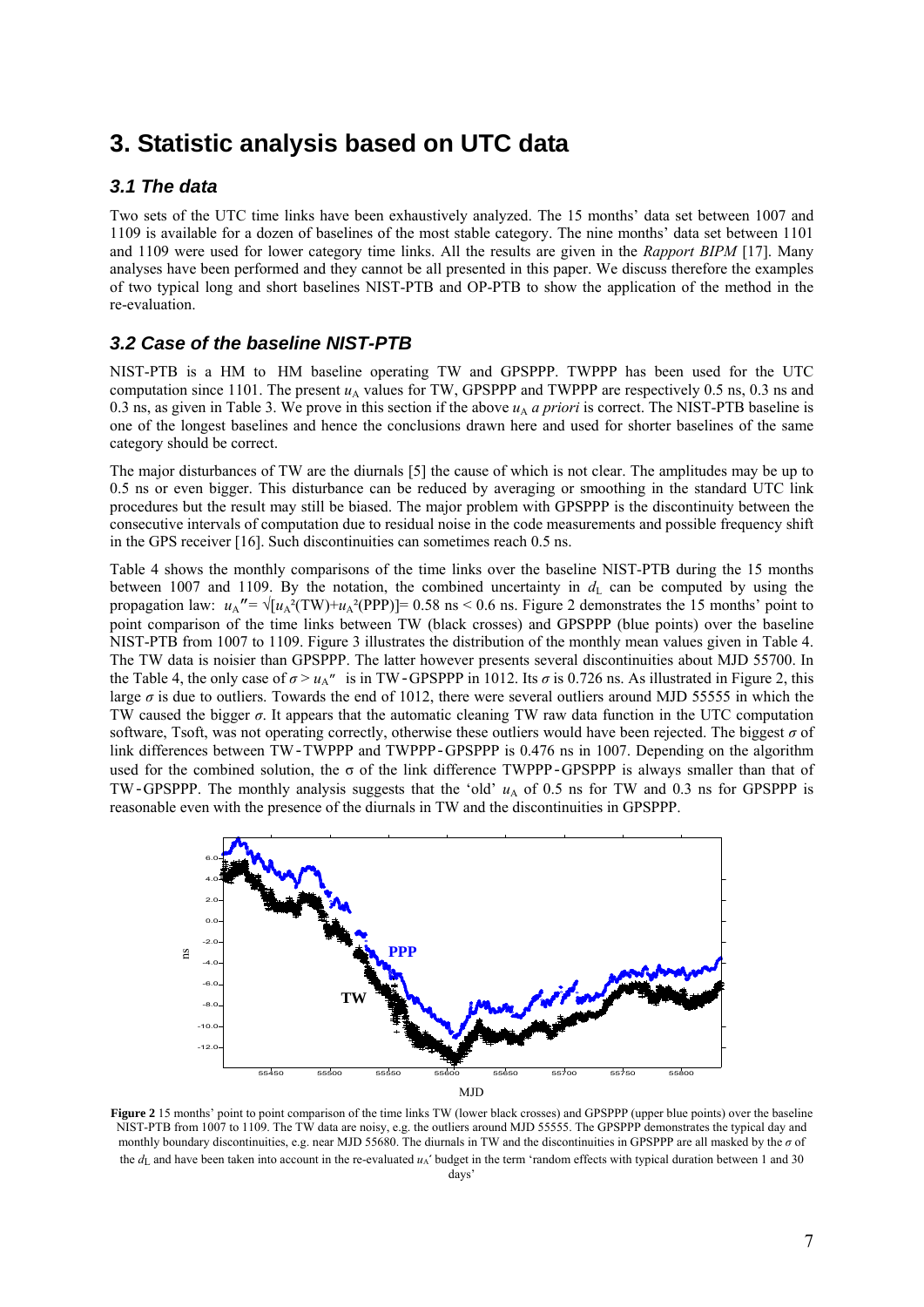**Table 4** Monthly comparisons of the time links over the baseline NIST-PTB during 15 months between 1007 and 1109 *N* is the number of the points to be compared. Note that the Mean of TWPPP agrees with TW because the calibration of the combination TWPPP is defined by TW. There is a  $\sigma > u<sub>A</sub>''$  (0.6 ns) only in 1012 (see the Notation for definitions of  $\sigma$  and  $u<sub>A</sub>''$ ). The mean value of TW-GPSPPP is  $-2.38\pm0.44$  ns which can be considered as the calibration difference. The mean value of the  $\sigma$  of TW-GPSPPP is 0.41 $\pm0.12$ which is bigger than that of TW-TWPPP and TWPPP-GPSPPP 0.30±0.11 ns and 0.22±0.08 ns, respectively. This suggests that the TWPPP keeps the calibration of TW and its precision approximates GPSPPP

| yymm | Link1-Link2      | $\boldsymbol{N}$ | Mean<br>/ns | $\sigma$<br>/ns | yymm        | Linl        |
|------|------------------|------------------|-------------|-----------------|-------------|-------------|
|      | TW-GPSPPP        | 346              | $-2.072$    | 0.542           |             | TW-         |
| 1007 | TW-TWPPP         | 346              | 0.000       | 0.476           | 1103        | TW-         |
|      | TWPPP-GPSPPP     | 345              | $-2.072$    | 0.214           |             | <b>TWPP</b> |
|      | TW-GPSPPP        | 439              | $-2.209$    | 0.411           |             | TW-         |
| 1008 | TW-TWPPP         | 439              | 0.000       | 0.315           | 1104        | TW-         |
|      | TWPPP-GPSPPP     | 438              | $-2.209$    | 0.215           |             | <b>TWPP</b> |
|      | <b>TW-GPSPPP</b> | 377              | $-2.949$    | 0.350           |             | TW-         |
| 1009 | TW-TWPPP         | 377              | $-0.002$    | 0.266           | 1105        | TW-         |
|      | TWPPP-GPSPPP     | 370              | $-2.949$    | 0.164           |             | <b>TWPP</b> |
|      | <b>TW-GPSPPP</b> | 370              | $-2.829$    | 0.461           |             | TW-         |
| 1010 | TW-TWPPP         | 370              | $-0.000$    | 0.309           | 1106        | TW-         |
|      | TWPPP-GPSPPP     | 369              | $-2.827$    | 0.285           |             | TWPP        |
|      | <b>TW-GPSPPP</b> | 312              | $-2.424$    | 0.440           |             | TW-         |
| 1011 | TW-TWPPP         | 312              | $-0.000$    | 0.259           | 1107        | TW-         |
|      | TWPPP-GPSPPP     | 408              | $-2.413$    | 0.324           |             | <b>TWPP</b> |
|      | TW-GPSPPP        | 375              | $-2.348$    | 0.726           |             | TW-         |
| 1012 | TW-TWPPP         | 375              | $-0.000$    | 0.590           | 1108        | TW-         |
|      | TWPPP-GPSPPP     | 374              | $-2.345$    | 0.359           |             | <b>TWPP</b> |
|      | TW-GPSPPP        | 373              | $-2.999$    | 0.521           |             | TW-         |
| 1101 | <b>TW-TWPPP</b>  | 373              | $-0.000$    | 0.427           | 1109        | TW-         |
|      | TWPPP-GPSPPP     | 372              | $-3.000$    | 0.229           |             | <b>TWPP</b> |
|      | TW-GPSPPP        | 358              | $-2.406$    | 0.364           | <b>Mean</b> | TW-         |
| 1102 | TW-TWPPP         | 358              | $-0.000$    | 0.289           | of 15       | TW-         |
|      | TWPPP-GPSPPP     | 357              | $-2.406$    | 0.173           | months      | <b>TWPP</b> |

| yymm        | Link1-Link2         | N   | Mean<br>/ns     | $\sigma$<br>/ns |
|-------------|---------------------|-----|-----------------|-----------------|
|             | TW-GPSPPP           | 358 | $-2.418$        | 0.331           |
| 1103        | TW-TWPPP            | 358 | $-0.000$        | 0.237           |
|             | TWPPP-GPSPPP        | 357 | $-2.418$        | 0.183           |
|             | <b>TW-GPSPPP</b>    | 377 | $-2.399$        | 0.418           |
| 1104        | TW-TWPPP            | 377 | $-0.001$        | 0.247           |
|             | TWPPP-GPSPPP        | 408 | $-2.389$        | 0.263           |
|             | <b>TW-GPSPPP</b>    | 356 | $-2.763$        | 0.413           |
| 1105        | TW-TWPPP            | 356 | $-0.000$        | 0.211           |
|             | TWPPP-GPSPPP        | 355 | $-2.762$        | 0.313           |
|             | <b>TW-GPSPPP</b>    | 374 | $-1.686$        | 0.221           |
| 1106        | TW-TWPPP            | 374 | $-0.000$        | 0.166           |
|             | TWPPP-GPSPPP        | 373 | $-1.685$        | 0.105           |
|             | <b>TW-GPSPPP</b>    | 349 | $-1.412$        | 0.252           |
| 1107        | TW-TWPPP            | 349 | $-0.000$        | 0.192           |
|             | TWPPP-GPSPPP        | 408 | $-1.422$        | 0.103           |
|             | <b>TW-GPSPPP</b>    | 432 | $-2.129$        | 0.396           |
| 1108        | TW-TWPPP            | 432 | 0.001           | 0.301           |
|             | TWPPP-GPSPPP        | 468 | $-2.115$        | 0.233           |
|             | TW-GPSPPP           | 355 | $-2.621$        | 0.317           |
| 1109        | TW-TWPPP            | 355 | 0.000           | 0.290           |
|             | TWPPP-GPSPPP        | 408 | $-2.636$        | 0.111           |
| <b>Mean</b> | <b>TW-GPSPPP</b>    | 370 | $-2.38\pm0.44$  | $0.41 \pm 0.12$ |
| of 15       | <b>TW-TWPPP</b>     | 370 | $0.00 \pm 0.00$ | $0.30 \pm 0.11$ |
| months      | <b>TWPPP-GPSPPP</b> | 387 | $-2.38\pm0.44$  | $0.22 \pm 0.08$ |

Table 5 shows the results of the comparison between different types of time links over the baseline NIST-PTB during 15 months between 1007 and 1109. Unlike Table 4, the statistics (mean and *σ*) are made with a unique time series of 15 continuous months. As can be seen in the table, it always holds that  $\sigma < u_{A''}$ . The biggest  $\sigma$ value is 0.580 ns for the comparison TW-GPSPPP. The *σ* also masks the middle-term (up to 30 days) and longterm (over 1 year) variations (or biases) between TW and GPSPPP.



**Figure 3** 15 monthly mean values of the differences TW-GPSPPP in Table 4. c.f. the notation for the definition of the combined uncertainty  $u_A$ <sup>"</sup> (0.6 ns). Certain systematical variation presents and reaches maximum in 1106 and 1107 (June and July 2011)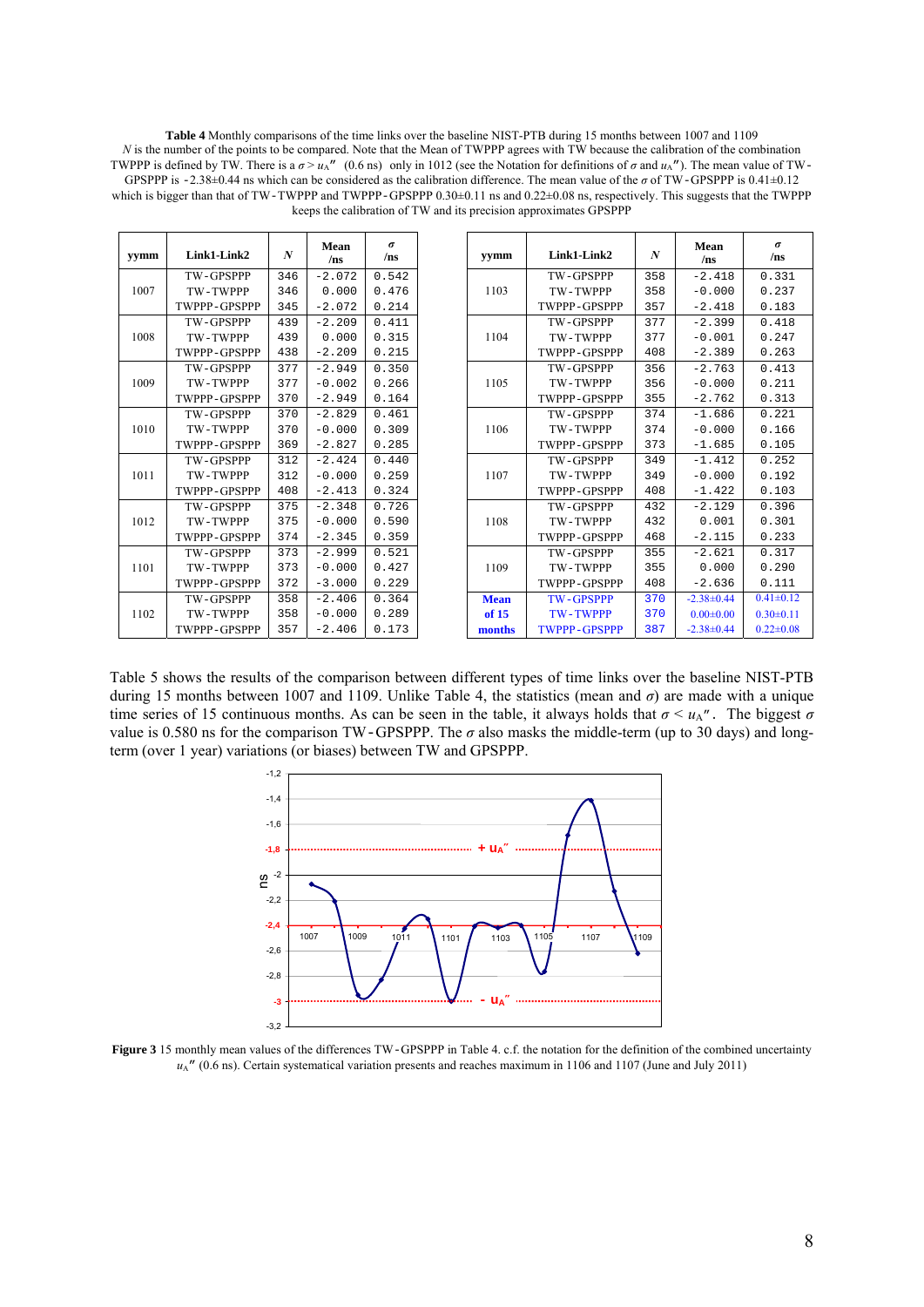

**Table 5** Comparisons of the time links over the baseline NIST-PTB during 15 months between 1007 and 1109. (This table differs from Table 4 in that here the statistics comprise 15 month's data as a unique time series)

**Figure 4** Comparison of TDev of the three time links TW, GPSPPP and TWPPP. The diurnals in the TW can be seen. The combined link TWPPP is the most stable. From about 0.5 day, the three TDev start to converge.

**Table 6** TDev of the time links on different averaging time over the baseline NIST-PTB during 15 months between 1007 and 1109

| Link          | 2 <sub>h</sub><br>/ns | 6 h<br>/ns | 12 h 24 h 72 h<br>/ns              | /ns                  | /ns | 168 h<br>/ns |
|---------------|-----------------------|------------|------------------------------------|----------------------|-----|--------------|
| TW            |                       |            | $0.09$ $0.18$ $0.17$ $0.16$ $0.19$ |                      |     | 0.24         |
| <b>GPSPPP</b> |                       |            | $0.04$ $0.06$ $0.09$ $0.13$ $0.20$ |                      |     | 0.25         |
| <b>TWPPP</b>  | 0.03                  | 0.05       |                                    | $0.08$ $0.12$ $0.17$ |     | 0.23         |

Figure 4 plots the TDev of the three time links TW, GPSPPP and TWPPP over a data set of 15 months between 1007 and 1109. The diurnal signal in TW is clearly visible. The combined link TWPPP is the most stable, in it the calibration is given by the TW and the diurnals have disappeared. Starting from about 0.5 day the TDev of the three links start to converge. Table 6 lists the TDev of the three time links on different averaging times from 2 hours to a week (168 hours). The HMs are quite stable and the time transfer stabilities are well below their conventional  $u_A$  values.

We conclude that both the  $\sigma$  of the inter-technique comparisons and the TDev are inferior to the tolerance value  $u_A$ ". Considering that  $u_A$  of the three types of link is 0.3 ns for GPSPPP and TWPPP, 0.5 ns for TW, we can safely consider  $u_A'$  as identical to  $u_A$  under normal operation conditions. As mentioned above, this baseline is the longest TW baseline in Europe and America, and this evaluation is conservative when used for links within Europe.

#### *3.3 Case of the baseline OP-PTB*

1

This baseline has been chosen as an example because it can be solved by all types of time links used at present for UTC computation. The result will serve as a reference to estimate the  $u_A'$  of the same category link or those of a lower category. We first compare the TDev of the links of the most stable category (TW, GPSPPP and TWPPP) and then that of the less stable categories to find the adequate averaging duration given by the TDev/*τ* in Figure 1<sup>3</sup>. However this agreement between TDev/ $\tau$  and  $\sigma$  (of  $d_L$ ) may not be enough and may be completed

<sup>&</sup>lt;sup>3</sup> We are investigating the instability of the time transfer, i.e. the reference point TDev/*τ* in Figure 3 under ideal conditions, that is the link instability comes mainly from the white noise. If it is not the case, the convergent point of different types of link would correspond to the slope change point between White FM and Flicker FM, the TDev/*τ*<sup>1/2</sup> in Figure 3. The physical explanation may be that they are related to certain trends or biases due to the variation of environmental factors such as that of temperature, discontinuities and jumps etc. Note that White FM and Flicker FM are affected rather by the instability of the Lab(*k*) clock because the PTB maser is very stable. Different types of link converge with different speeds, e.g. in Figure 7, the TDev/*τ* of TW is 0.49 ns/2 h but it needs one day of averaging time to average out the diurnal effect and converges with that of TWPPP. In Figure 9, the TDev of P3 and the TWPPP converges up to 10 h while that of GPS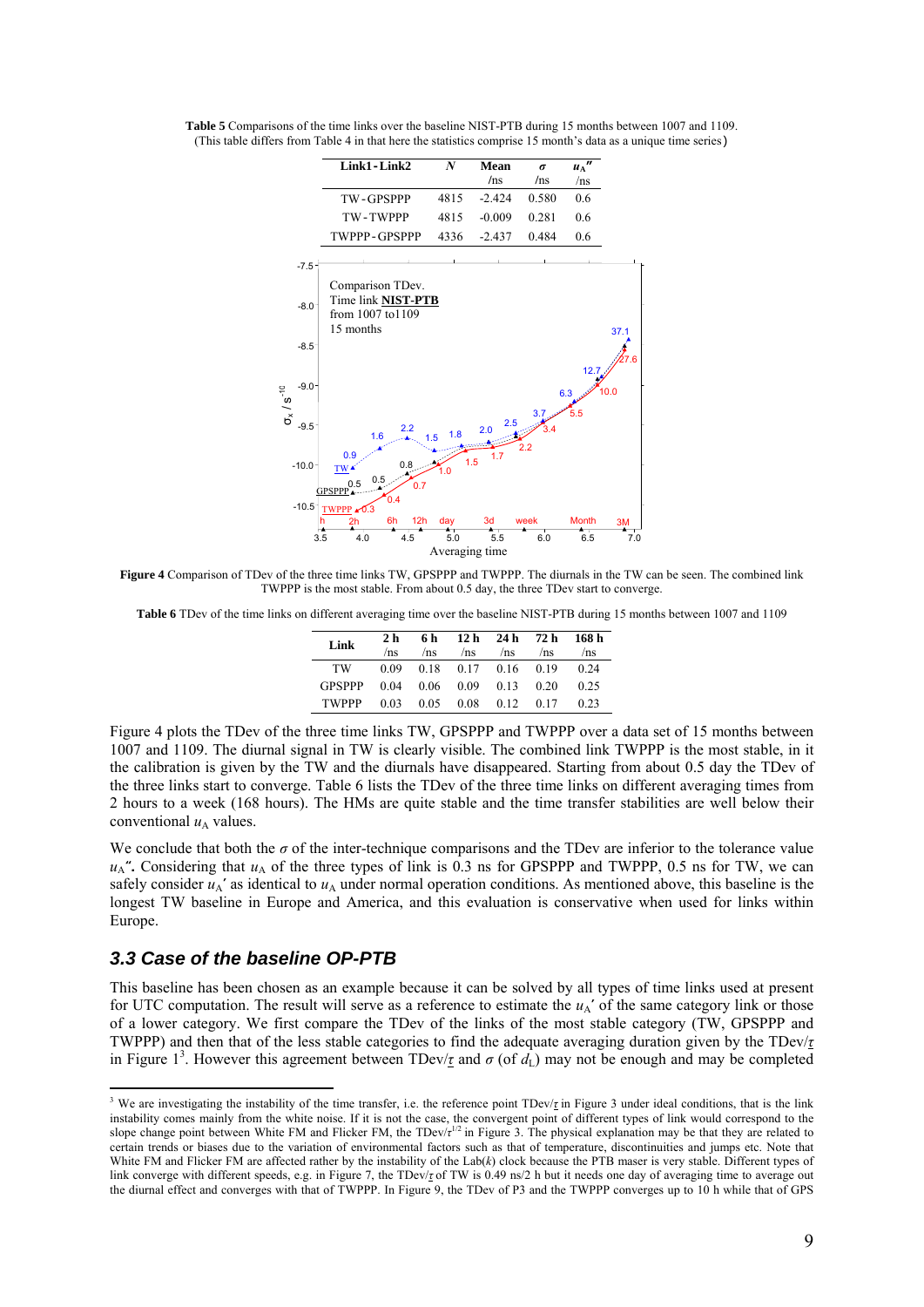by the *σ* (of the Vondrak smoothing residuals), cf. notation for the meaning of each term. All these statistical results are considered together in the evaluation of the  $u_A'$  for all types of links on this baseline taking into account of the values of  $u_A''/u_A$ ,  $\sigma/\sigma$  and TDev/*t*. Finally, the result is used to estimate the  $u_A'$  for other UTC baselines.



**Figure 5** TDev of TW, GPSPPP and TWPPP over baseline OP-PTB evaluated during 15 months from 1007 to 1109. The TWPPP is the most stable link and is used as the official UTC link and the reference scale to study the instability of other links. The TW link is noisier than usual. As given later in Table 7, the re-evaluation of  $u_A'$  suggests 0.6 ns instead of the conventional value 0.5 ns. The TDev of the three links converge from about 16 hours averaging time.

Figure 5 shows the TDev comparisons of TW, GPSPPP and TWPPP of the baseline OP-PTB during 15 months between 1007 and 1109. The TW link is rather noisier than the usual case. This can be also be seen by the link comparisons as given in the elements A1, B1, B2, F1 and F2 in Table 7. Therefore we suggest  $u_A'(TW) = 0.6$  ns instead of the present conventional value 0.5 ns, cf. Table 7. The TWPPP is the most stable link and is used as the official UTC link. The TDev of the three links converge from about 16 hours averaging time.

Figure 6 presents TDev comparisons of GLN/L1C, GPS C/A and the combined solution GPSGLN over the baseline OP-PTB during 15 months between 1007 and 1109. As can be seen, the combined solution GPSGLN is the most stable and is introduced as the official UTC link for the baselines SU-PTB and UME-PTB since January 2011. Since December 2011, GPSGLN has been introduced for other 4 baselines CAO-PTB, INPL-PTB, SMU-PTB and KZ-PTB. The TDev of the three links converge from about 20 hours averaging time.



**Figure 6** TDev of GLN/L1C, GPS C/A and GPSGLN over the baseline OP-PTB evaluated over 15 months from 1007 to 1109. The GPSGLN is the most stable and is used as the official UTC link. The TDev of the three links converge from about 1 day

Figure 7 plots the TDev of GPSMC C/A, GPS P3 and TWPPP over the baseline OP-PTB during 15 months

MC and TWPPP up to 2 days. Higher categories converge faster than the lower categories. The convergent point of the link stability would locate near the TDev/ $\tau^0$  toward the TDev/ $\tau^{1/2}$ .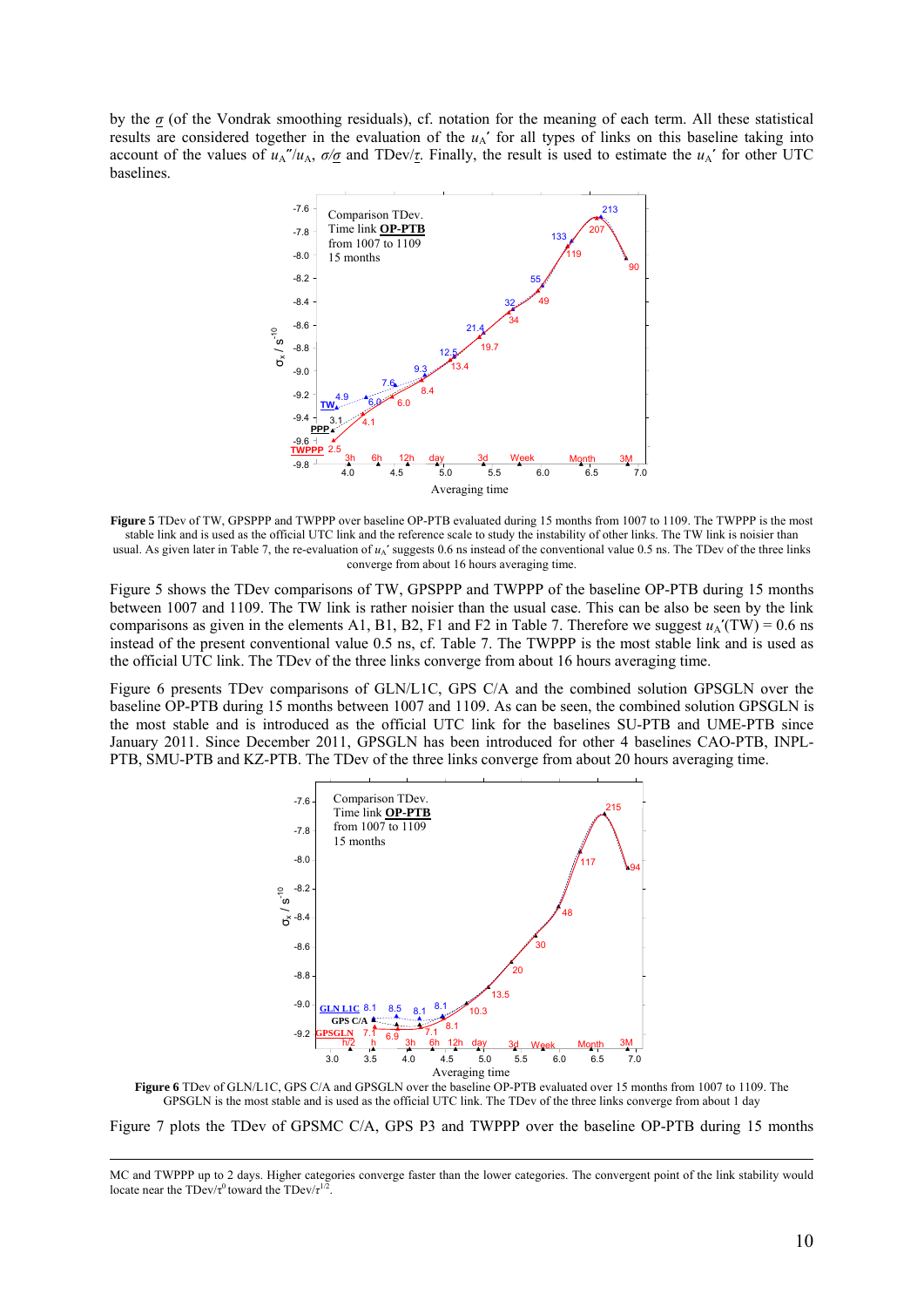between 1007 and 1109. The P3 link is more stable than the MC link. It converges with TWPPP up to 10 hours. The TDev of the three links converge from about 2 days.



**Figure 7** TDev of GPSMC C/A, GPS P3 and TWPPP over the baseline OP-PTB evaluated over 15 months from 1007 to 1109. The P3 link is more stable than the MC. It converges to the most stable link TWPPP up to 10 h. The TDev of the three links converge from about 2 days

**Table 7** Statistics of all link types and  $d<sub>L</sub>$  on the baseline OP-PTB over 15 months between 1007 and 1109. (See notation for the meanings of  $u_A$ ,  $u_A'$ ,  $u_A''$ ,  $\sigma$ ,  $\sigma$  and TDev/ $\tau$  etc. A value in the table can be labelled by the numbers of line (A, B, ...) and column (1, 2, ...), e.g. the  $u_A$  of TWPPP is  $u_A$ (B2)=0.3 ns

|                                                       |               | $\overline{\text{TW}}$ | <b>TWPPP</b>             | <b>GPSGLN</b>       | MC             | P3                | <b>PPP</b>     | <b>GLN</b>  | $\overline{SC}$ |
|-------------------------------------------------------|---------------|------------------------|--------------------------|---------------------|----------------|-------------------|----------------|-------------|-----------------|
|                                                       | Lk2           | /ns                    | /ns                      | /ns                 | /ns            | /ns               | /ns            | /ns         | ns              |
|                                                       |               | 1                      | $\overline{\mathcal{L}}$ | $\overline{3}$      | $\overline{4}$ | $\overline{5}$    | $\overline{6}$ | 7           | 8               |
| Lk1                                                   |               |                        |                          |                     |                |                   |                |             |                 |
| TW                                                    |               | TTTT                   |                          |                     |                |                   |                |             |                 |
| $u_{\rm A}$                                           |               | 0.5<br>0.710           |                          |                     |                |                   |                |             |                 |
| $\sigma$                                              | A             | 0.40/2 h               |                          |                     |                |                   |                |             |                 |
| $T$ Dev/ $\tau$<br>$u_A$                              |               | 0.6                    |                          |                     |                |                   |                |             |                 |
| <b>TWPPP</b>                                          |               | TGTB                   | <b>T3B3</b>              |                     |                |                   |                |             |                 |
| ${u_{\rm A}}''/u_{\rm A}$                             |               | 0.6                    | 0.3                      |                     |                |                   |                |             |                 |
| $\sigma/\underline{\sigma}$                           | B             | 0.664                  | 0.429                    |                     |                |                   |                |             |                 |
| TDev/ $\tau$                                          |               |                        | 0.25/2 h                 |                     |                |                   |                |             |                 |
| $u_A$                                                 |               |                        | 0.3                      |                     |                |                   |                |             |                 |
| <b>GPSGLN</b>                                         |               | TRTB                   | GRBB                     | <b>GRB1</b>         |                |                   |                |             |                 |
| $u_A''/u_A$                                           |               | 1.3                    | 1.3                      | 1.2                 |                |                   |                |             |                 |
|                                                       | $\mathcal{C}$ | 1.078                  | 0.852                    | 1.066               |                |                   |                |             |                 |
| $TDev / \tau$                                         |               |                        |                          | 0.81/10h            |                |                   |                |             |                 |
| $u_A$                                                 |               |                        |                          | 1.0                 |                |                   |                |             |                 |
| МC                                                    |               | TMTA                   | <b>GMBA</b>              | <b>RMBA</b>         | <b>MMMA</b>    |                   |                |             |                 |
| ${u_{\rm A}}''/u_{\rm A}$                             |               | 1.6                    | 1.6                      | 2.0                 | 1.5            |                   |                |             |                 |
| $\frac{\sigma/\sigma}{\text{TDev}/\tau}$              | D             | 1.253                  | 1.109                    | 0.117               | 1.154          |                   |                |             |                 |
|                                                       |               |                        |                          |                     | 0.95/10 h      |                   |                |             |                 |
| $\frac{u_A}{P_3}$                                     |               |                        |                          |                     | 1.5            |                   |                |             |                 |
|                                                       |               | TGTA                   | GGBA                     | <b>RGBA</b>         | MPAA           | <b>PPPA</b>       |                |             |                 |
| $u_A''/u_A$                                           | E             | 0.9<br>0.886           | 0.8                      | $1.4$<br>1.077      | $1.7 - 2.6$    | 0.7               |                |             |                 |
| $\frac{\sigma/\sigma}{\text{TDev}/\tau}$              |               |                        | 0.669                    |                     | 0.605?         | 0.744<br>0.7/10 h |                |             |                 |
|                                                       |               |                        |                          |                     |                | 0.7               |                |             |                 |
| $\frac{u_A}{PPP}$                                     |               | TGT3                   | GGB3                     | RGB3                | MGA3           | GGA3              | 333A           |             |                 |
| ${u_{\rm A}}''/u_{\rm A}$                             |               | 0.7                    | 0.5                      |                     | $1.6 - 2.6$    | 0.8               | 0.3            |             |                 |
| $\sigma/\sigma$                                       | $\mathbf{F}$  | 0.756                  | 0.705                    | $\frac{1.3}{1.161}$ | 1.042          | 0.566             | 0.176          |             |                 |
| $T$ Dev/ $\tau$                                       |               |                        |                          |                     |                |                   | 0.31/2 h       |             |                 |
| $u_A$                                                 |               |                        |                          |                     |                |                   | 0.3            |             |                 |
| <b>GLN</b>                                            |               | TRTR                   | <b>RGRB</b>              | <b>RRBR</b>         | <b>RMRA</b>    | <b>RGRA</b>       | RGR3           | <b>RRRC</b> |                 |
| $u_A''/u_A$                                           |               | 1.6                    | 1.6                      | 2.0                 | 2.2            | 1.7               | 1.6            | 1.5         |                 |
| $\sigma/\sigma$                                       | G             | 1.135                  | 0.968                    | 0.186               | 0.277          | 0.897             | 1.027          | 1.180       |                 |
| TDev/ $\tau$                                          |               |                        |                          |                     |                |                   |                | 0.94/10 h   |                 |
| $\frac{u_{A}'}{SC}$                                   |               |                        |                          |                     |                |                   |                | 1.5         |                 |
|                                                       |               | <b>TSTA</b>            | <b>GSBA</b>              | <b>RSAR</b>         | <b>SMAA</b>    | <b>SPAA</b>       | S3AA           | <b>SRAC</b> | <b>SSSA</b>     |
| $u_{\rm A}^{\phantom{\star}\prime\prime} / u_{\rm A}$ |               | 3.1                    | 3.1                      | 3.3                 | $3.4 - 4.0$    | 3.1               | 3.1            | $3.4 - 4.0$ | 3.0             |
| $\sigma/\underline{\sigma}$                           | H             |                        |                          |                     |                |                   |                |             | 2.567           |
| $TDev / \tau$                                         |               |                        |                          |                     |                |                   |                |             | 1.1/24 h        |
| $u_A$                                                 |               |                        |                          |                     |                |                   |                |             | 2.5             |

Table 7 provides the results of the statistics of all types of link and link differences over the baseline OP-PTB during 15 months between 1007 and 1109. The off-diagonal elements list the results of inter-technique comparisons while the diagonal elements list the statistic results of the reported links. The table is given in the form of matrix. An element in the table can be identified by the labels of line (A, B, …) and column (1, 2, …), e.g. for TWPPP  $u_A(B2)=0.3$  ns; for GPSGLN  $u_A''(C2)=1.3$  ns, etc. The terms, e.g. TTTT(A1), T3B3(B2) etc. are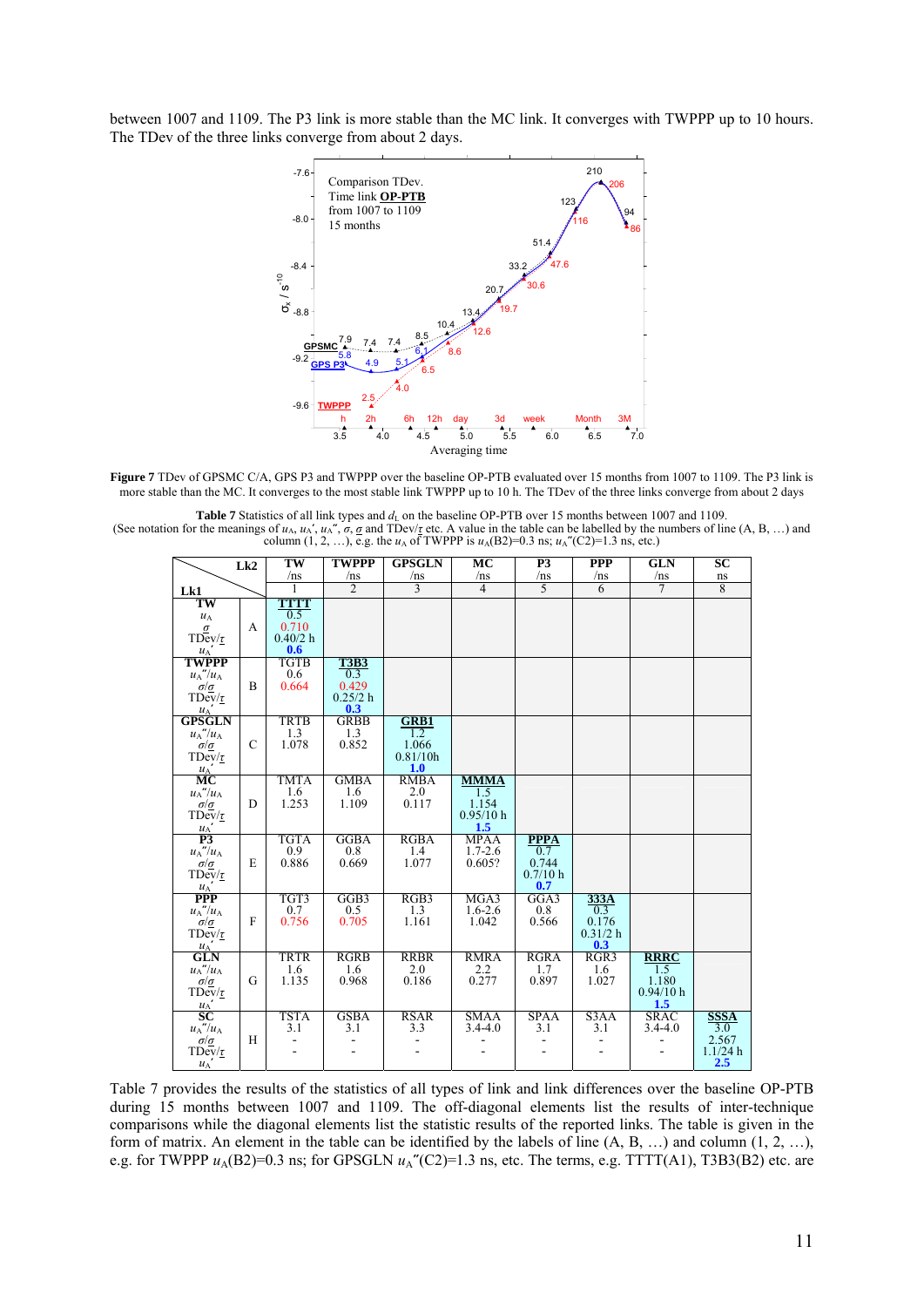the standard extensions of the file names of BIPM link and link comparisons [18], cf. also the ReadMe file in ftp://tai.bipm.org/TimeLink/LkC/.

The TDev of TW, GPSPPP and TWPPP for averaging time of 2 h are 0.40 ns (A1), 0.25 ns (B2) and 0.31 ns (F6) respectively. However the  $\sigma$  (smoothing residuals) and the  $\sigma$  demonstrate greater instability as shown in A1, B1, B2, F1 and F2. Therefore the  $u_A'$  for TW, GPSPPP and TWPPP are estimated to be 0.6, 0.3 and 0.3 ns higher than the old values: 0.5, 0.3 and 0.3 ns. The reason for this may be found in the TW link; the measurements were disturbed for two weeks due to Satellite (T-11N) frequency which changed on 27 July 2011, MJD 55769. Here, we see that by verifying at least six months' data a poor record will degrade the uncertainty estimation. The  $u_A'$ for other link types: GPS MC/SC/P3, GLN L1C and GPSGLN are estimated in the same way. The results of  $u_A$ ' are listed in the diagonal elements in Table 7.

#### *3.4 Discussion: how good approximations can be obtained by using an optimal Vondrak smoothing*

So far, the TDev is an important indicator in the study. This and other indicators such as the *σ* etc. are based on the raw time link measurement data. However, the link values used in the UTC time transfers are those of the smoothed Vondrak. In the standard UTC computation procedure, the Vondrak smoothing powers are grouped according to the link types:  $10^3$  for GPS SC,  $10^4$  for GPS MC C/A or GLN MC L1C,  $10^5$  for GPS P3 and TW, and 10<sup>9</sup> for GPSPPP. As will be shown in the following discussion, they are not the optimal power settings.

How the smoothed data can approximate the true values is then an interesting issue. In this section, we see that, given the stable HM at PTB and Lab(*k*), the optimal Vondrak smoothing power "reduces" significantly the noise level in a UTC time link. Because the code link noise is higher than that of HM clocks, we are sure that only the link noise has been smoothed ou,. and thanks to the high precision in GPSPPP, this 'reduction' can be numerically demonstrated. In the following discussion, because the true value is unknown, we take the GPSPPP as a reference and study how closely the different Vondrak smoothing results approximate the GPSPPP by varying the smoothing powers. Because the re-evaluation of  $u_A$ ' is based on the 'raw' data statistics, there is, therefore, still the potential to improve the uncertainty. We discuss the cases of TW, GPS MC C/A and GPS P3.

Compared to GPSPPP (0.3 ns), TW (0.5 ns) is noisier. This can be "improved" by a Vondrak smoothing with an optimal smoothing power. Note that the TW is completely independent of GPSPPP. The  $\sigma$  of the  $d_L$  (TW-GPSPPP) contains the uncertainties from both links. As can be seen in Table 8, a 10 % gain in *σ* is possible. Because TW and GPSPPP are both the first category, this gain is already significant.

**Table 8** Comparison of *σ* between the GPSPPP and TW links computed with linear and different Vondrak smoothing powers (using the 0907 data between Mjd 55014 and 55039, *N* is the number of the points to be compared, Vdk*x* stands for the Vondrak smoothing with the smoothing power *x*)

| <b>Baseline</b>                                                                 | N Linear Vdk0 Vdk1 Vdk2 Vdk3 Vdk4 Vdk5 Vdk6 Vdk7 |     |     |                                                                       |     |     |     |     |     |     | <b>Azpr</b> | APA |
|---------------------------------------------------------------------------------|--------------------------------------------------|-----|-----|-----------------------------------------------------------------------|-----|-----|-----|-----|-----|-----|-------------|-----|
|                                                                                 |                                                  | /ns | /ns | /ns                                                                   | /ns | /ns | /ns | /ns | /ns | /ns | /ns         | /ns |
| USNO-PTB 293 0.530 0.606 0.548 0.505 0.476 0.473 0.487 0.503 0.514 0.520 0.527  |                                                  |     |     |                                                                       |     |     |     |     |     |     |             |     |
| USNX-PTBX 293 0.412 0.556 0.479 0.421 0.367 0.353 0.369 0.390 0.402 0.404 0.410 |                                                  |     |     |                                                                       |     |     |     |     |     |     |             |     |
| NIST-PTB 370 0.294 0.584 0.479 0.406 0.349 0.322 0.300 0.289 0.289 0.286 0.291  |                                                  |     |     |                                                                       |     |     |     |     |     |     |             |     |
| NPL-PTB                                                                         |                                                  |     |     | 354 0.414 0.608 0.500 0.433 0.385 0.363 0.348 0.348 0.356 0.377 0.405 |     |     |     |     |     |     |             |     |

In the standard UTC computation, the default smoothing power Vdk4 is used for GPS MC. Table 9 lists the *σ* of the *d*<sub>L</sub> (GPS MC–GPS PPP) by using different powers of Vondrak smoothing from Vdk0 to Vdk7. They are all HM links. The smallest *σ* is 0.462 ns for KRIS-PTB with Vdk2. The *σ* is 0.405 ns for ROA-PTB Vdk1. However for this baseline, the *σ* values are not significantly different fromVdk0, i.e. 0.405 ns against 0.410 ns. For all the others, the smallest  $\sigma$  is an outlier in the smoothing Vdk0, e.g. the  $\sigma$  of GPS MC-GPS PPP for NICT-PTB is 0.29 ns, noting that the conventional  $u<sub>A</sub>$  of GPSPPP is 0.3 ns! The ratios of the smallest and largest  $\sigma$  of the ratio 1:3. Significant gains can be obtained by varying the smoothing powers.

**Table 9** Comparison of *σ* between the GPSPPP and GPS MC C/A links with different Vondrak smoothing powers (using the 1101 data, Vdkx stands for the Vondrak smoothing with the smoothing power *x*, the number of the compared points and the  $\sigma$  are listed)

| Smooth | IT-PTB     | $SG-PTB$   | TL-PTR                | <b>KRTS-PTR</b> | NICT-PTB   | <b>ROA-PTB</b> | <b>USNO-PTB</b> |
|--------|------------|------------|-----------------------|-----------------|------------|----------------|-----------------|
|        | 'ns        | /ns        | /ns                   | /ns             | /ns        | /ns            | /ns             |
| Vdk7   | 2912 0.780 | 2510 1.737 | 1017 1.428            | 1519 1.113      | 2931 1.160 | 2783 0.841     | 2109 1 135      |
| ydk6   | 2912 0.703 | 2510 1.573 | 1017 1.326            | 1519 1.035      | 2931 1.079 | 2783 0.757     | 2109 1.073      |
| Vdk5   | 2912 0.610 | 2510 1.216 | 1017 1.196 1519 0.875 |                 | 2931 0.828 | 2783 0.659     | 2109 0.912      |
| Vdk4   | 2912 0.462 | 2510 0.759 | 1017 0.995            | 1519 0.618      | 2931 0.519 | 2783 0.517     | 2109 0.670      |
| Vdk3   | 2912 0.363 | 2510 0.569 | 1017 0.873            | 1519 0.481      | 2931 0.388 | 2783 0.434     | 2109 0.521      |
| Vdk2   | 2912 0.340 | 2510 0.517 | 1017 0.786            | 1519 0.462      | 2931 0.336 | 2783 0.411     | 2109 0.458      |
| Vdk1   | 2912 0.329 | 2510 0.492 | 1017 0.695            | 1519 0.521      | 2931 0.313 | 2783 0.405     | 2109 0.413      |
| Udk0   | 2912 0 317 | 2510 0.486 | 0.573<br>1017         | 1519 0.589      | 2931 0.290 | 2783 0.410     | 2109 0 367      |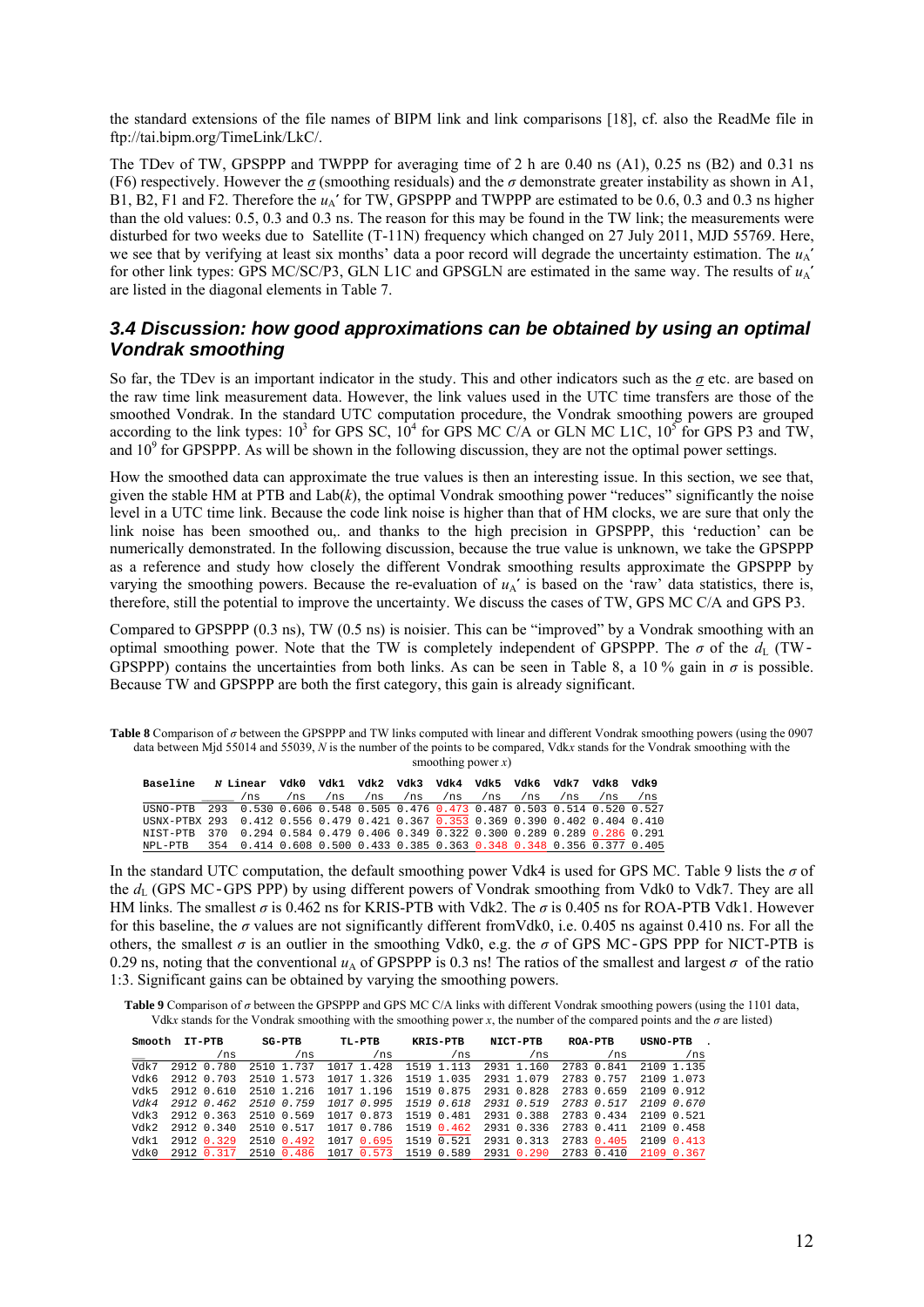For the MC links equipped with HM clocks, the optimal smoothing is likely to be Vdk0. The  $\sigma$  varies between 0.290 ns (NICT-PTB, about 10,000 km in distance and the longest baseline in the UTC network) to 0.573 ns (TL-PTB, also a very long Asia-Europe baseline). The average is 0.433 ns. This is much lower than the conventional  $u_A$  (MC) 1.5 ns. If the Vondrak smoothing power is optimal, the potential  $u_A$  of GPS MC would be 0.5 ns to 0.8 ns for the stable clock transfers. For the clocks with background noise, the power of the smoothing provides no obvious influence statistically. Generally speaking, a lower smoothing, e.g. Vdk0 or Vdk1, is more suitable for the MC C/A link and this greatly increases the quality of UTC links of which nearly half are of the C/A code. The Vdk4 power used seems too high.

Similar to the above, we studied GPS P3. Table 10 lists the results. As for those results provided in Table 9, for the stable maser baselines, the lower power smoothing suggests significant gains, e.g. for the baseline ROA-PTB, the  $\sigma$  of the standard smoothing Vdk5 is 0.659 ns while that of Vdk1 is only 0.208 ns, three times smaller, noting again that the conventional  $u_A$  of GPSPPP is 0.3 ns!

**Table 10** Comparison of *σ* between the GPSPPP and GPS P3 links with different Vondrak smoothing powers (using the 1101 data, Vdk*x* stands for the Vondrak smoothing with the smoothing power  $x$ , the number of the compared points and the  $\sigma$  are listed)

| Smooth IT-PTB |  |  |     | OP-PTB |     | $SG-PTB$ | TL-PTB | KRIS-PTB                                                                                                      | NICT-PTB | ROA-PTB |     |     | USNO-PTB |     | $SP-PTB$ |     | ORB-PTB. |
|---------------|--|--|-----|--------|-----|----------|--------|---------------------------------------------------------------------------------------------------------------|----------|---------|-----|-----|----------|-----|----------|-----|----------|
|               |  |  | /ns |        | /ns | /ns      | /ns    | /ns                                                                                                           | /ns      |         | /ns | /ns |          | /ns |          | /ns |          |
| APA           |  |  |     |        |     |          |        | 2869 0.249 2526 0.470 3003 0.438 2919 0.333 3017 0.419 3006 0.579 2895 0.938 2927 0.484 3002 0.372 2965 0.699 |          |         |     |     |          |     |          |     |          |
| Vdk8          |  |  |     |        |     |          |        | 2869 0.214 2523 0.439 3003 0.410 2918 0.291 3017 0.371 3007 0.522 2881 0.890 2925 0.440 3001 0.339 2959 0.670 |          |         |     |     |          |     |          |     |          |
| Vdk7          |  |  |     |        |     |          |        | 2868 0.184 2518 0.424 3003 0.368 2918 0.269 3016 0.311 3006 0.391 2859 0.797 2921 0.400 3001 0.297 2939 0.694 |          |         |     |     |          |     |          |     |          |
| yyyk k        |  |  |     |        |     |          |        | 2868 0.160 2510 0.438 3003 0.337 2918 0.247 3015 0.237 2996 0.263 2830 0.726 2918 0.357 3001 0.261 2905 0.775 |          |         |     |     |          |     |          |     |          |
| Vdk5          |  |  |     |        |     |          |        | 2868 0.143 2506 0.467 3001 0.328 2918 0.226 3016 0.176 2989 0.234 2805 0.659 2919 0.328 3001 0.238 2834 0.899 |          |         |     |     |          |     |          |     |          |
| Vdk 4         |  |  |     |        |     |          |        | 2868 0.127 2504 0.513 3001 0.302 2918 0.208 3015 0.159 2985 0.203 2780 0.443 2920 0.309 3000 0.184 2703 1.002 |          |         |     |     |          |     |          |     |          |
| Vdk 3         |  |  |     |        |     |          |        | 2868 0.124 2485 0.607 2999 0.289 2918 0.198 3014 0.151 2977 0.181 2694 0.251 2918 0.290 2997 0.137 2861 1.242 |          |         |     |     |          |     |          |     |          |
| Vdk 2         |  |  |     |        |     |          |        | 2868 0.125 2429 0.747 2998 0.300 2918 0.195 3015 0.179 2973 0.177 2659 0.220 2917 0.278 2997 0.129 2759 1.357 |          |         |     |     |          |     |          |     |          |
| Vdk1          |  |  |     |        |     |          |        | 2868 0.130 2318 0.855 2998 0.334 2918 0.194 3009 0.273 2972 0.175 2646 0.208 2917 0.270 2998 0.127 2843 1.629 |          |         |     |     |          |     |          |     |          |
| 7. July       |  |  |     |        |     |          |        | 2868 0.149 2482 1.053 2994 0.370 2918 0.197 3000 0.391 2969 0.180 2646 0.219 2917 0.269 2999 0.153 2736 1.883 |          |         |     |     |          |     |          |     |          |

We conclude that a stronger smoothing for the baselines with stable clocks (clock noise less than link noise) allows the measurement uncertainty reduced for GPS MC C/A within 0.5-0.8 ns and for GPS P3 within 0.2-0.5 ns. The TW links may also be improved with a 10% gain.

### **4. Re-evaluation of the** *u***A**' **for all the present UTC links**

Multi indicators are used to estimate the  $u_A'$  as discussed in sections 2 and 3.3:  $\sigma$ ,  $\sigma$  and TDev/ $\tau$ , cf. the notation for the meaning. We also investigated the relationship between these indicators. This is particularly useful for the baselines where the high category link is not available. The 'old' evaluation of  $u<sub>A</sub>$  is considered as the *a priori* estimation and the experience accumulated from observations over the last decade of the UTC links are considered.

Numerical analysis and statistics are based on long-term data at least nine months from 1101 to 1109. A poor historical record in a link during this period may degrade the  $u_A$  estimation.

The difficulty in separating the instabilities of the clock in  $Lab(k)$  from those of the link measurements between Lab(k) and the pivotal laboratory PTB remain. The instability of the HM at the PTB, for example, can be considered negligible, at least for the less stable categories. The  $u_A'$  values given in Table 11 partially mask clock instability. If the TDev contains some clock instability, it is not critical, since we prefer to give a  $u_A'$  value that is rather conservative.

Table 11 lists the 'old'  $u_A$  values of the UTC time links as given in the Section 6 of BIPM *Circular* T [1] and the 'new'  $u_A$ ' values obtained from this reevaluation. Here: TDev/ $\tau$  = the conventional value of time deviation in nanoseconds for averaging time *τ* in a hour. The minimum value is 0.1 ns even if the true value is less than that. In the TDev/ $\tau$  column, \* stands a TDev value dominated by clock noise and not applicable for  $u_A'$ . These new evaluations have been applied in *Circular T* 287 published since in December 2011 [20].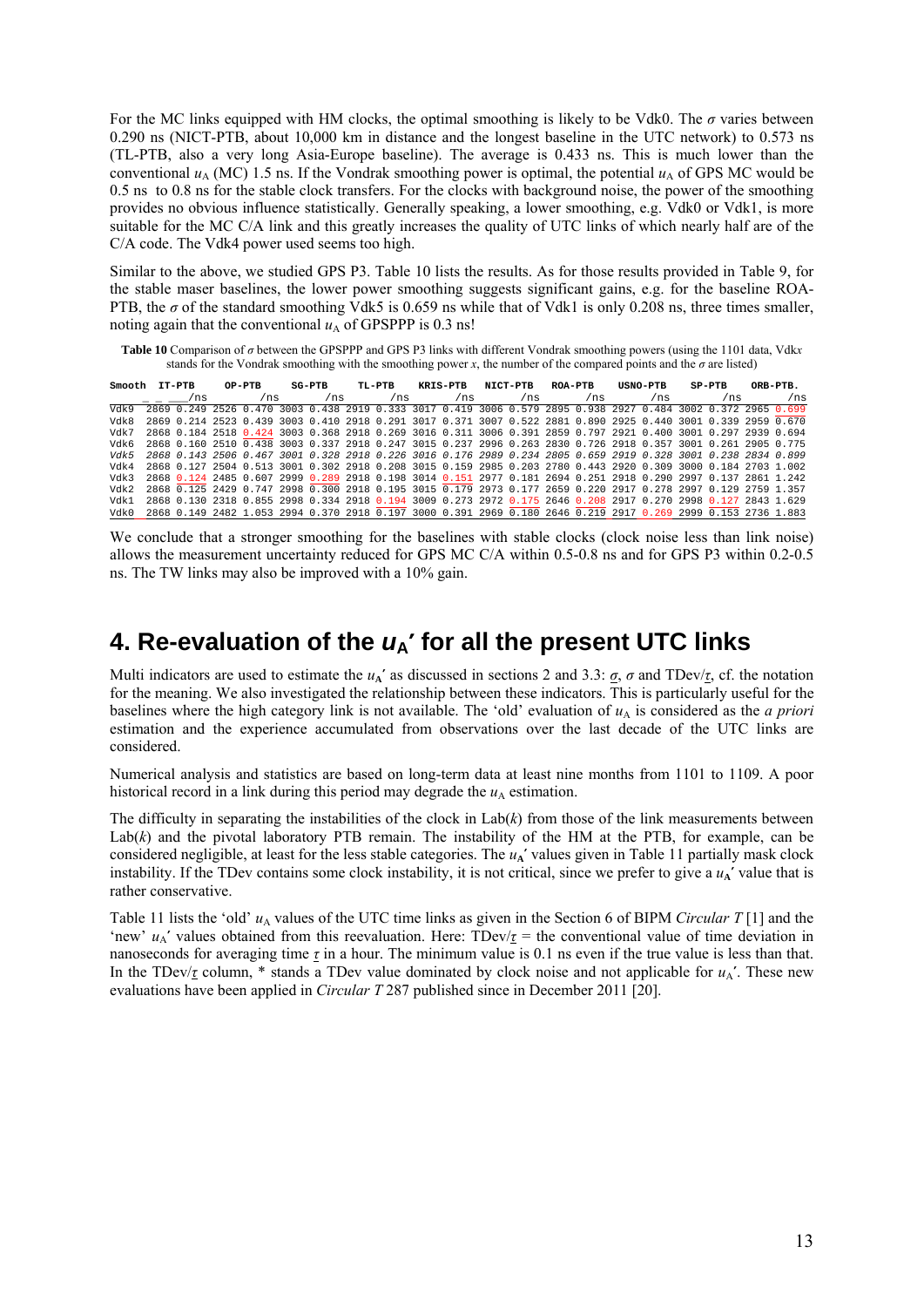| Link             | Type   | $u_{\text{\tiny A}}$<br>/ns | $TDev / \tau$<br>/ns     | $\tau$<br>/h   | $u_{\rm A}$<br>/ns | Link      | Type   | $u_{\rm A}$<br>/ns | TDev/ $\tau$<br>/ns | $\pmb{\tau}$<br>/ $h$ | $u_{\rm A}$<br>/ns |
|------------------|--------|-----------------------------|--------------------------|----------------|--------------------|-----------|--------|--------------------|---------------------|-----------------------|--------------------|
| AOS-PTB          | TWPPP  | 0.4                         | 0.1                      | $\overline{4}$ | 0.3                | NIMT-PTB  | GPS P3 | 1.0                | 0.7                 | 8                     | 1.0                |
| APL-PTB          | GPS MC | 1.5                         | 0.7                      | 24             | 1.0                | NIS-PTB   | GPS P3 | 0.8                | 0.6                 | 8                     | 0.8                |
| AUS-PTB          | GPSPPP | 0.3                         | $0.5*4$                  |                | 0.3                | NIST-PTB  | TWPPP  | 0.3                | 0.1                 | 2                     | 0.3                |
| BEV-PTB          | GPS MC | 1.5                         | 1.0                      | 24             | 1.5                | NMIJ-PTB  | GPSPPP | 0.3                | 0.1                 | 2                     | 0.3                |
| BIM-PTB          | GPS MC | 2.0                         | 1.1                      | 4              | 1.5                | NMLS-PTB  | GPS MC | 2.0                | 1.2                 | 24                    | 1.5                |
| BIRM-PTB GPS MC  |        | 2.0                         | 1.0                      | 7              | 1.5                | NPL-PTB   | TWPPP  | 0.3                | 0.1                 | 2                     | 0.3                |
| BY-PTB           | GPS MC | 2.0                         | 0.8                      | 24             | 1.5                | NPLI-PTB  | GPS MC | 2.5                | 1.7                 | 24                    | 2.0                |
| CAO-PTB          | GPS MC | 1.5                         | 1.2                      | 6              | 1.5                | NRC-PTB   | GPSPPP | 0.3                | $1.2*2$             |                       | 0.3                |
| $CH-PTB$         | TWPPP  | 0.3                         | 0.1                      | $\overline{2}$ | 0.3                | NRL-PTB   | GPSPPP | 0.3                | 0.1                 | $\overline{2}$        | 0.3                |
| $CNM-PTB$        | GPS MC | 2.5                         | 2.0                      | 24             | 2.5                | NTSC-PTB  | GPS MC | 1.5                | 0.8                 | 24                    | 1.5                |
| CNMP-PTB GPS MC  |        | 3.0                         | 1.0                      | 24             | 2.0                | ONBA-PTB  | GPS MC | 7.0                | 4.0                 | 3                     | 6.0                |
| DLR-PTB          | GPSPPP | 0.4                         | $0.5*3$                  |                | 0.4                | ONRJ-PTB  | GPS MC | 4.0                | 1.3                 | 24                    | 2.0                |
| DMDM-PTB GPS MC  |        | 2.0                         | 1.6                      | 24             | 2.0                | OP-PTB    | TWPPP  | 0.3                | $0.3*$              | -2                    | 0.3                |
| DTAG-PTB GPSPPP  |        | 0.3                         | $0.3*2$                  |                | 0.3                | ORB-PTB   | GPSPPP | 0.3                | $0.9*$              | - 2                   | 0.3                |
| EIM-PTB          | GPS MC | 5.0                         | 4.0                      | 24             | 5.0                | PL-PTB    | GPS MC | 1.5                | 1.1                 | 8                     | 1.5                |
| HKO-PTB          | GPS MC | 2.5                         | 1.5                      | 24             | 2.5                | ROA-PTB   | TWPPP  | 0.4                | 0.3                 | 2                     | 0.3                |
| IFAG-PTB GPSPPP  |        | 0.3                         | $0.4*24$                 |                | 0.3                | SCL-PTB   | GPS MC | 3.0                | 2.2                 | 24                    | 2.5                |
| IGNA-PTB GPS MC  |        | 2.5                         | 1.1                      | 24             | 1.5                | SG-PTB    | GPSPPP | 0.3                | 0.2                 | $\overline{2}$        | 0.3                |
| INPL-PTB GPS MC  |        | 1.5                         | 0.8                      | 24             | 1.5                | SIO-PTB   | GPS SC | 5.0                | 2.4                 | 12                    | 4.0                |
| INTI-PTB GPS MC  |        | 4.0                         | 2.0                      | 24             | 3.0                | $SMD-PTB$ | GPS MC | 1.5                | 0.9                 | 24                    | 1.5                |
| IPO-PTB          | GPSPPP | 0.4                         | $0.3*$                   | 2              | 0.4                | SMU-PTB   | GPS MC | 1.5                | 0.9                 | 8                     | 1.5                |
| IT-PTB           | TWPPP  | 0.3                         | 0.1                      | 2              | 0.3                | $SP-PTB$  | TWPPP  | 0.3                | 0.1                 | 2                     | 0.3                |
| JATC/NTSC INT LK |        | 0.2                         | $\overline{\phantom{a}}$ |                | 0.2                | SU-PTB    | GPSGLN | 1.2                | 0.5                 | 48                    | 1.0                |
| JV-PTB           | GPS GT | 5.0                         | $\overline{\phantom{a}}$ |                | $5.0$              | TCC-PTB   | GPSPPP | 0.3                | 0.1                 | 2                     | 0.3                |
| KIM-PTB          | GPS MC | 3.0                         | 1.7                      | 3              | 2.0                | TL-PTB    | GPSPPP | 0.3                | 0.1                 | 2                     | 0.3                |
| KRIS-PTB GPSPPP  |        | 0.3                         | 0.1                      | 2              | 0.3                | TP-PTB    | GPSPPP | 0.3                | $0.3*2$             |                       | 0.3                |
| KZ-PTB           | GPS MC | 2.0                         | 1.0                      | 8              | 1.5                | UA-PTB    | GPS MC | 1.5                | 1.1                 | 48                    | 1.5                |
| $LT-PTB$         | GPS MC | 2.0                         | 1.5                      | 6              | 2.0                | $UME-PTB$ | GPSGLN | 1.3                | 0.8                 | 8                     | 1.0                |
| MIKE-PTB GPSPPP  |        | 0.3                         | 0.1                      | 2              | 0.3                | USNO-PTB  | GPSPPP | 0.3                | 0.1                 | 2                     | 0.3                |
| MKEH-PTB GPS MC  |        | 2.0                         | 2.3                      | 24             | 2.5                | VMI-PTB   | GPSPPP | 0.3                | $0.6*6$             |                       | 0.3                |
| MSL-PTB          | GPS P3 | 1.5                         | 1.2                      | 6              | 1.5                | VSL-PTB   | TWPPP  | 0.3                | 0.2                 | 2                     | 0.3                |
| NAO-PTB          | GPS MC | 3.0                         | 1.6                      | 24             | 2.0                | ZA-PTB    | GPS P3 | 1.5                | 1.0                 | 8                     | 1.5                |
| NICT-PTB GPSPPP  |        | 0.3                         | 0.1                      | 6              | 0.3                |           |        |                    |                     |                       |                    |
| NIM-PTB          | GPS P3 | 0.7                         | 0.4                      | 24             | 0.7                |           |        |                    |                     |                       |                    |
| NIMB-PTB GPSPPP  |        | 0.3                         | $0.9*2$                  |                | 0.3                |           |        |                    |                     |                       |                    |

**Table 11** Uncertainty in the UTC time links in Section 6 of BIPM *Circular T* (c.f. the notation for the meaning of the terms)

# **5. Conclusion**

The standard uncertainty in [*UTC*-*UTC*(*k*)] as reported in BIPM *Circular T* is dominated by standard uncertainty in the time transfer. Therefore the evaluation and the evolution of the uncertainty in [*UTC*-*UTC*(*k*)] is almost the same as that in the UTC time transfer. The focus this and our previous study is measurement uncertainty in time links. Our main interest is Type A standard uncertainty based on ISO 1993 and the JCGM 100:2008 [2,3].

The first global evaluation of  $u_A$  in the UTC time links was made in 2002 [11] based on types of UTC time links. From the results in that study the uncertainty values of  $u_A$  were published in Section 6 of *Circular T* in 2004 for the first time.. A year laterin 2005, the uncertainty in [*UTC*-*UTC*(*k*)] was evaluated and published in Section 1 of *Circular T*.

During last decade, new time transfer techniques have been incorporated into the calculation of the links for UTC. In this paper, we present a revision of the method used in 2002 for the calculation of  $u_A$  taking into account the improvement of techniques and methods in clock comparison., As a result of our calculations we propose new  $u_A'$  values for all current 67 UTC links. One of the advantages presented in this work compared to the investigations of  $u_A$  values carried out in 2002 is that the new precise methods studied, e.g. TWPPP supply a reliable indicator of the estimated  $u_A$  through inter-technique comparisons.

In addition to the improved techniques available, mathematical methods may also be used to improve measurement uncertainty in the time links. In this paper, we investigated the optimal smoothing parameters using Vondrak. For a Lab(*k*) operating a stable clock, the time link measurement noise can be significantly reduced especially for the code links, such as P3 or C/A codes.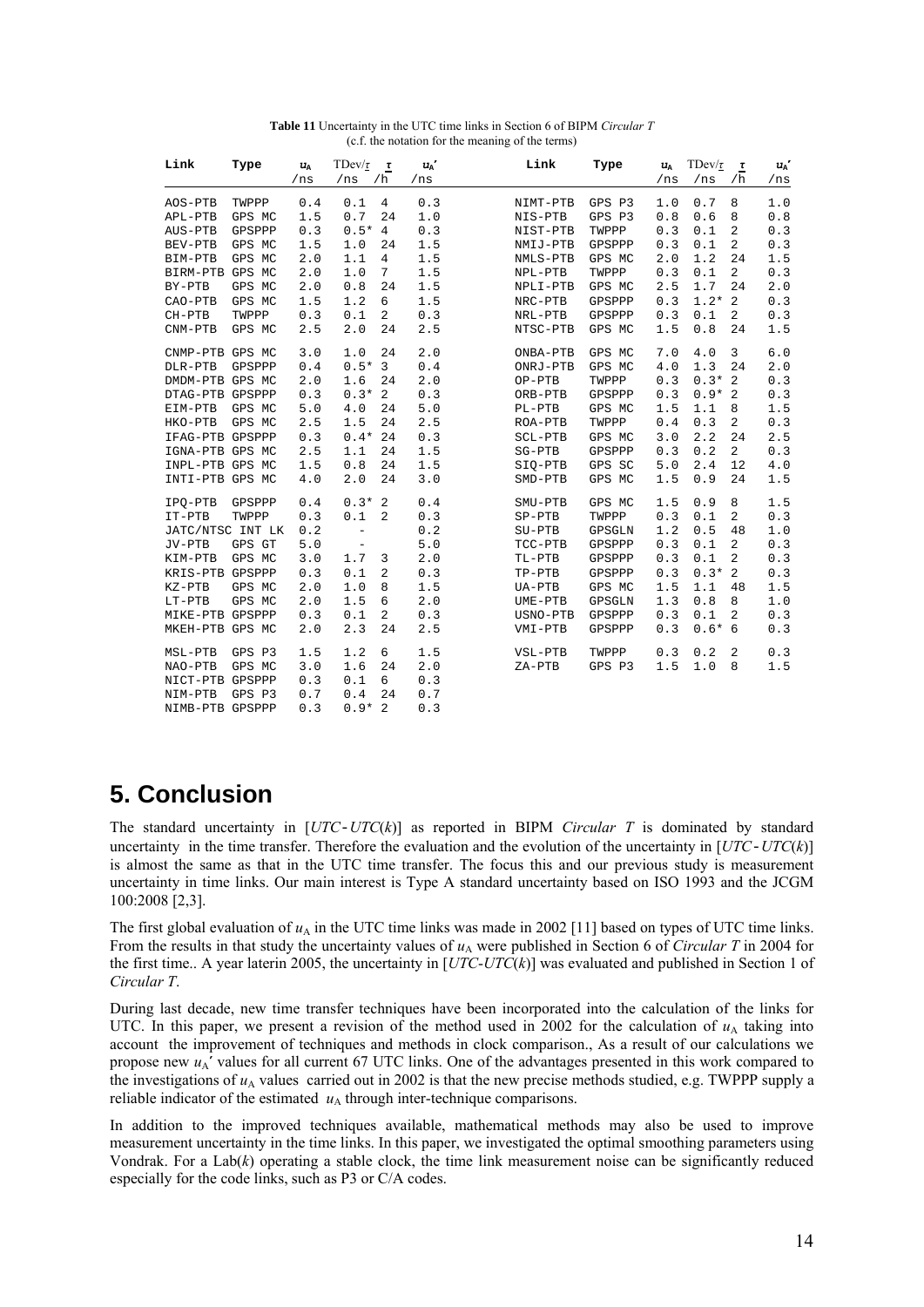We suggest a complete revision of the  $u_A'$  values every 4 years to take into account the progress in time transfer techniques and methods.

#### **6. Acknowledgements**

We thank all the UTC laboratories for their contributions to the UTC computation and for maintaining the backup techniques which made this study possible. We are grateful to Dr. J. Miles and Mr R. Sitton for their helpful comments and careful corrections of the English text We also thank our colleagues Drs. F.E. Arias, G. Petit and G. Panfilo for their professional comments during this study.

### **Reference**

- [1] BIPM *Circular T* 194-286 http://www.bipm.org/jsp/en/TimeFtp.jsp?TypePub=publication
- [2] ISO 1993 Guide to the expression of uncertainty in measurement (Geneva, International Organization for Standardization), corrected and reprinted in 1995
- [3] JCGM 100:2008, Evaluation of measurement data Guide to the expression of uncertainty in measurement, http://www.bipm.org/utils/common/documents/jcgm/JCGM\_100\_2008\_E.pdf#page=15
- [4] Bich W, Cox M G, Harris P 2006 Evolution of the 'Guide to the expression of uncertainty in measurement', *Metrologia* **43**, S161
- [5] Jiang Z and Petit G 2009 Combination of TWSTFT and GNSS for accurate UTC time transfer, *Metrologia* **46**(3) 305-314
- [6] Jiang Z and Lewandowski W 2012, Use of Glonass in UTC time transfer, *Metrologia*, **49**(1), 57-61, doi:10.1088/0026-1394/49/1/009
- [7] Defraigne P. and Petit G., 2003, Time transfer to TAI using geodetic receivers *Metrologia* **40**(4), 184-188
- [8] Petit G and Jiang Z 2008 Precise Point Positioning for TAI computation, *International Journal of Navigation and Observation,* vol. 2008
- [9] Allan D W, Weiss M A, Jespersen J L 1991 A frequency-domain view of time-domain characterization of clocks and time and frequency distribution system, *Proc. 45th Frequency Control Symposium*, pp 667-678
- [10]NIST 2008 Handbook of Frequency Stability Analysis, *NIST Special Publication 1065*
- [11]Azoubib J and Lewandowski W 2002 Uncertainties of time links used for TAI, *Proc*. *PTTI 2002,* pp 413-24
- [12]Lewandowski W., D. N. Matsakis, G. Panfilo and P. Tavella 2005 On the Evaluation of the Uncertainties in UTC-UTC(k), *Proc. EFTF 2005*, March 2005, Besançon, France, p. 83
- [13]Jiang Z and Petit G 2004 Time transfer with GPS All in View, *Proc. Asia-Pacific Workshop on Time and Frequency* pp 236–43
- [14]Petit G and Jiang Z 2008 GPS All in View time transfer for TAI computation, *Metrologia* **45**(1), 35-45
- [15]Lewandowski W and Jiang Z. 2009, Use of GLONASS at the BIPM, *Proc. PTTI2009*, 5-13
- [16]Petit G et al 2011 The time stability of PPP links for TAI, *Proc. EFTF 2011*
- [17]Jiang Z 2011 On the measurement quality of UTC time transfer, BIPM Technical Memoridum, TM200 pp56
- [18]Arias F, Jiang Z, Petit G and Lewandowski W 2005 BIPM Comparison of Time Transfer Techniques, *Proc. Joint IEEE Int. FCS and PTTI*, pp 312-315
- [19]Jiang Z, Lewandowski W, Harmegnies A, Piester D and V. Zhang Z 2011 Restoration the TWSTFT link calibration using GPSPPP bridging after the satellite change on Mjd 55769/27 July 2011, *BIPM Technical Memorandum* TM198
- [20]BIPM *Circuler T* 287 (2011) http://www.bipm.org/jsp/en/TimeFtp.jsp?TypePub=publication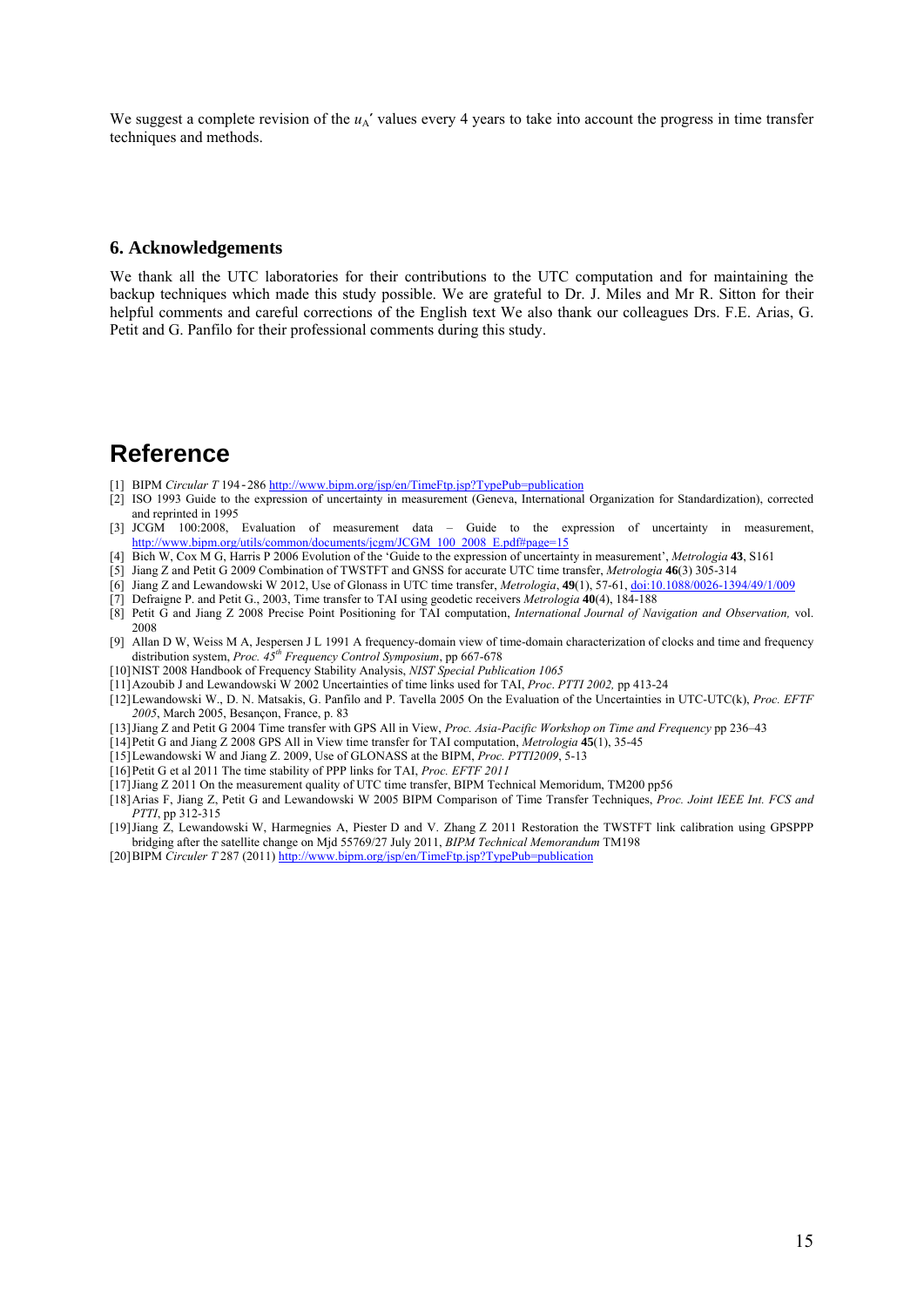### **Annex. Configurations of the UTC worldwide time transfer networks in 2004 and at present**

In 2004, there were 53 time links in total: 44 GPS CV links and 9 TW links. The UTC time-transfer network was structured around four pivot laboratories: USNO, NIST, CRL (now NICT) and PTB, as illustrated in Figure A-1. The links were classed into four categories according to the type of link: 1) TW, 2) GPS CV MC operated under normal conditions, 3) GPS CV SC operated under normal conditions and 4) GPS links in poor conditions, see Table A-1.



**Figure A-1** Status in March 2004 of the UTC time transfer network and the techniques used. There were 4 pivots: PTB, USNO, NIST and CRL (now NICT)

| Category | <b>Type of link</b> | $u_A$ / ns            | <b>Number</b> | %  |
|----------|---------------------|-----------------------|---------------|----|
|          | TW                  | 03                    | 11            | 21 |
| Hа       | <b>GPS MC</b>       | 15                    | 6             | 11 |
| IIb      | <b>GPS MC</b>       | $2.5 \text{ to } 4.0$ | 6             | 11 |
| Шa       | <b>GPS SC</b>       | $2.0 \text{ to } 2.5$ | 21            | 40 |
| Шb       | <b>GPS SC</b>       | 3.5 to 4.0            | 5             |    |
| IV       | Others              | 5 to 10               |               |    |

Table A-1 gives a summary of the 2002 evaluation. The officially adopted conventional value of  $u_A$  for TW links was 0.5 ns instead of 0.3 ns.

Since the 2002 evaluation, time-transfer techniques in the generation of UTC have evolved significantly (see Figure 2) with the introduction of P3 CV, AV, PPP, TWPPP as well as GLN and GPSGLN. The conventional Type A uncertainties of these new techniques are listed in Table A-2..

**Table A-2** The Type A standard uncertainties of the time-transfer techniques introduced since 2005 in UTC time links

| <b>Type of link</b> |     | $u_{\Lambda}/$ ns Introduced in |
|---------------------|-----|---------------------------------|
| P3 CV/AV            | 07  | 2004/2006                       |
| <b>GPSPPP</b>       | 0.3 | 2008                            |
| <b>TWPPP</b>        | 03  | 2011                            |
| <b>GLN</b>          | 15  | 2009                            |
| <b>GPSGLN</b>       | 12  | 2011                            |